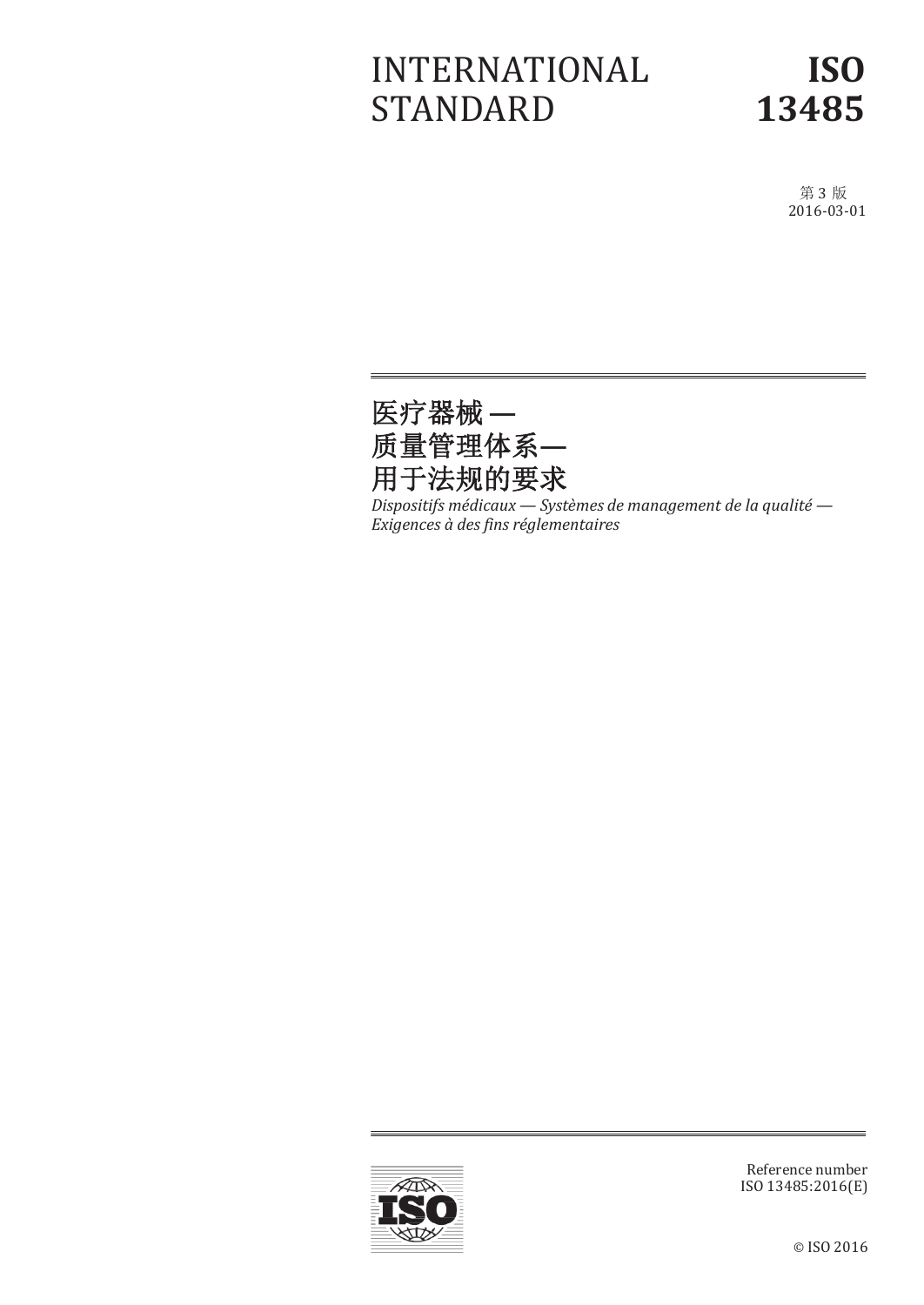

#### © ISO 2016, Published in Switzerland

All rights reserved. Unless otherwise specified, no part of this publication may be reproduced or utilized otherwise in any form or by any means, electronic or mechanical, including photocopying, or posting on the internet or an intranet, without prior written permission. Permission can be requested from either ISO at the address below or ISO's member body in the country of the requester.

ISO copyright office Ch. de Blandonnet 8 • CP 401 CH-1214 Vernier, Geneva, Switzerland Tel. +41 22 749 01 11 Fax +41 22 749 09 47 [copyright@iso.org](mailto:copyright@iso.org) [www.iso.org](http://www.iso.org/)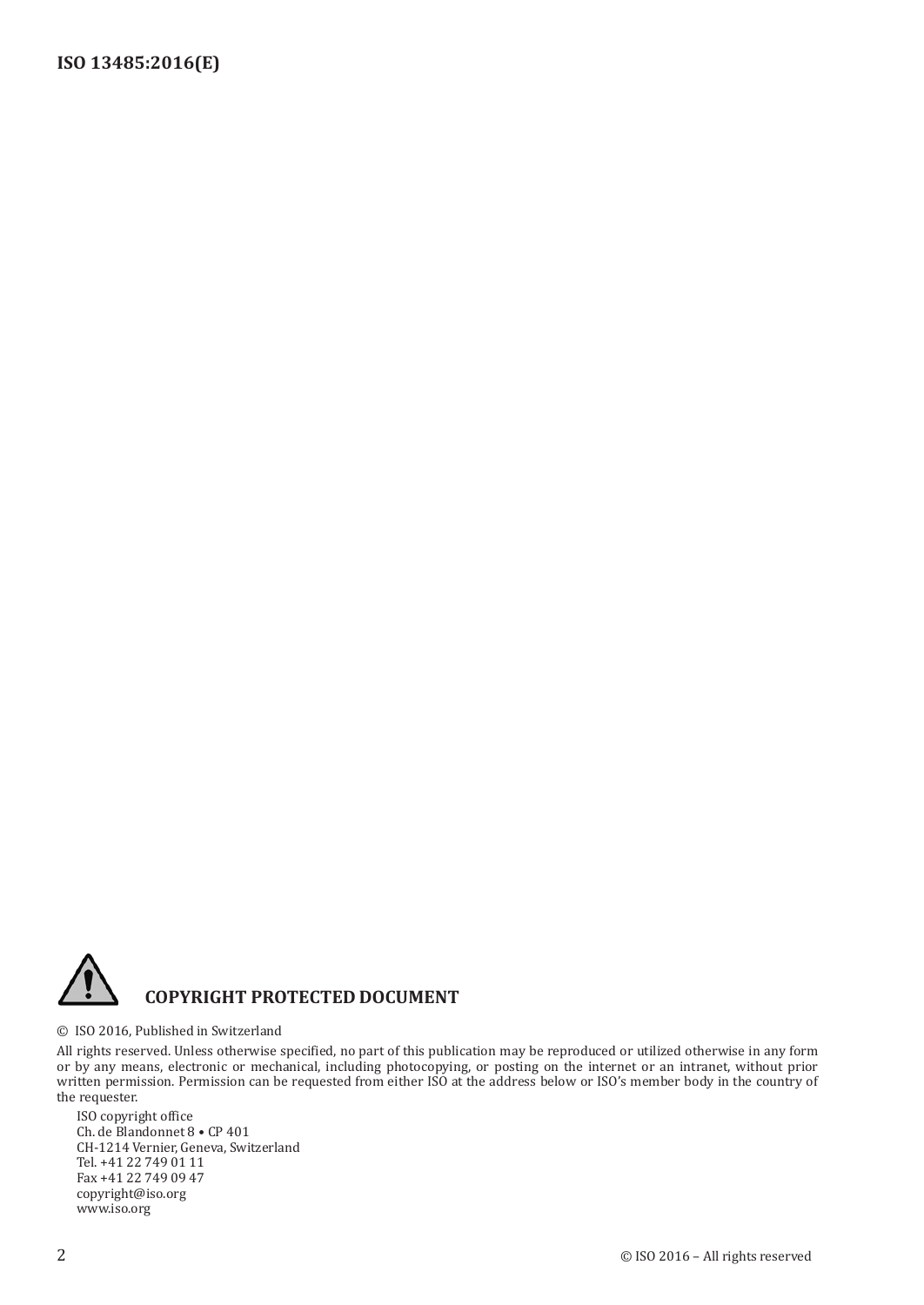# 目录

| . .<br>×<br>×<br>۰,<br>I<br>۰.<br>× |
|-------------------------------------|
|-------------------------------------|

|                |            | $ \hat{  }  \equiv$  |  |  |  |  |  |
|----------------|------------|----------------------|--|--|--|--|--|
|                |            |                      |  |  |  |  |  |
| 1              |            |                      |  |  |  |  |  |
| $\overline{2}$ |            |                      |  |  |  |  |  |
| 3              |            |                      |  |  |  |  |  |
| 4              |            |                      |  |  |  |  |  |
|                | 4.1        |                      |  |  |  |  |  |
|                | 4.2        | 4.2.1                |  |  |  |  |  |
|                |            | 4.2.2                |  |  |  |  |  |
|                |            | 4.2.3                |  |  |  |  |  |
|                |            | 4.2.4<br>4.2.5       |  |  |  |  |  |
| 5              | 管理职责       |                      |  |  |  |  |  |
|                | 5.1        |                      |  |  |  |  |  |
|                | 5.2        |                      |  |  |  |  |  |
|                | 5.3<br>5.4 | 策划                   |  |  |  |  |  |
|                |            | 5.4.1                |  |  |  |  |  |
|                |            | 5.4.2                |  |  |  |  |  |
|                | 5.5        | 5.5.1                |  |  |  |  |  |
|                |            | 5.5.2                |  |  |  |  |  |
|                |            | 5.5.3                |  |  |  |  |  |
|                | 5.6        | 5.6.1                |  |  |  |  |  |
|                |            | 5.6.2                |  |  |  |  |  |
|                |            | 5.6.3                |  |  |  |  |  |
| 6              | 资源管理       |                      |  |  |  |  |  |
|                | 6.1<br>6.2 |                      |  |  |  |  |  |
|                | 6.3        |                      |  |  |  |  |  |
|                | 6.4        |                      |  |  |  |  |  |
|                |            | 6.4.1                |  |  |  |  |  |
| 7              | 产品实现       |                      |  |  |  |  |  |
|                | 7.1        | 产品实现的策划              |  |  |  |  |  |
|                | 7.2        | 与顾客有关的过程             |  |  |  |  |  |
|                |            | 7.2.1<br>7.2.2       |  |  |  |  |  |
|                |            | 7.2.3                |  |  |  |  |  |
|                | 7.3        | 设计和开发<br>总则<br>7.3.1 |  |  |  |  |  |
|                |            | 7.3.2                |  |  |  |  |  |
|                |            | 7.3.3                |  |  |  |  |  |
|                |            | 7.3.4<br>7.3.5       |  |  |  |  |  |
|                |            | 7.3.6                |  |  |  |  |  |
|                |            | 7.3.7                |  |  |  |  |  |
|                |            | 7.3.8<br>7.3.9       |  |  |  |  |  |
|                |            | 7.3.10               |  |  |  |  |  |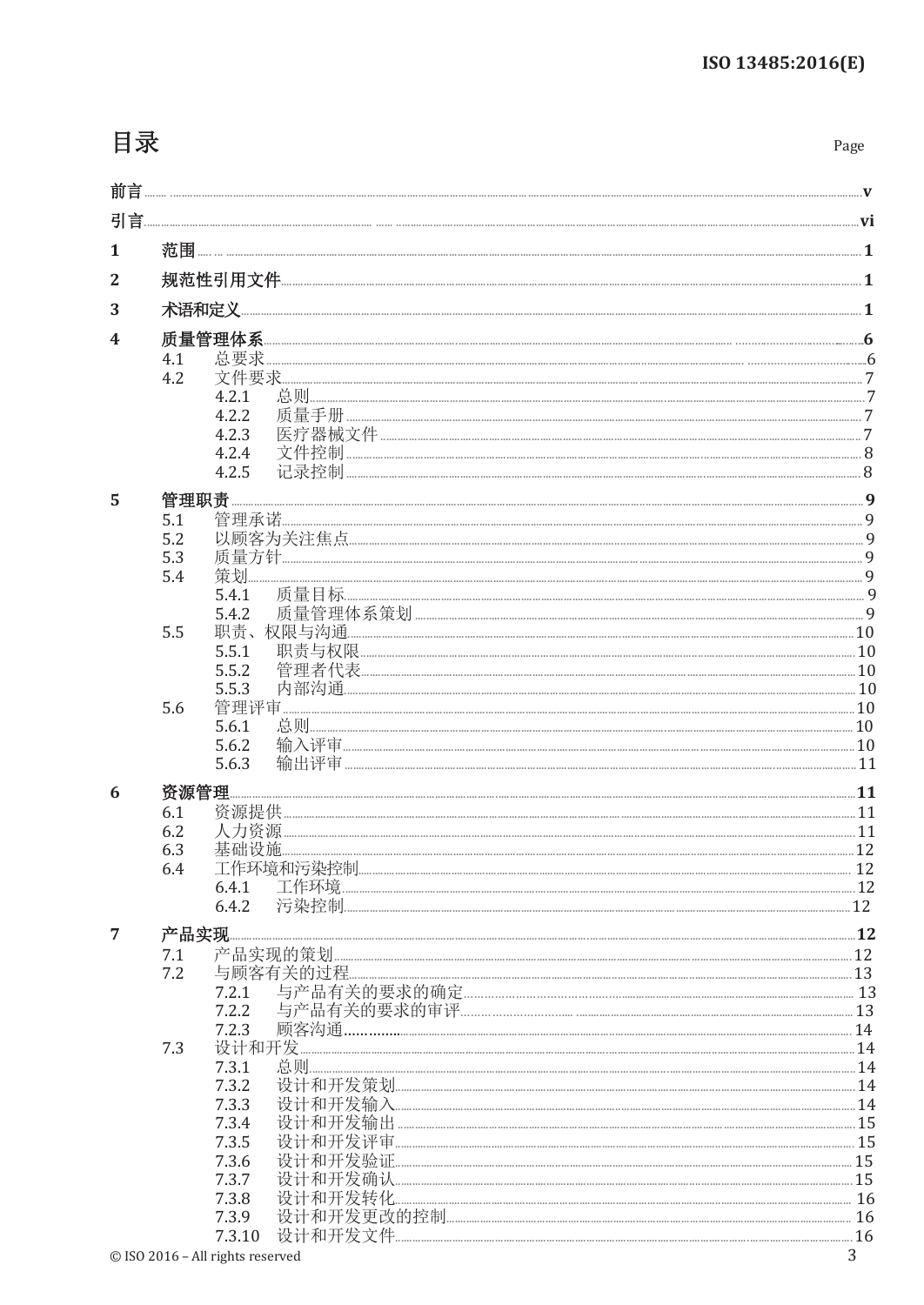|   | 7.4 | 采购     |                |  |
|---|-----|--------|----------------|--|
|   |     | 7.4.1  |                |  |
|   |     | 7.4.2  |                |  |
|   |     | 7.4.3  |                |  |
|   | 7.5 |        | 生产和服务提供        |  |
|   |     | 7.5.1  |                |  |
|   |     | 7.5.2  |                |  |
|   |     | 7.5.3  |                |  |
|   |     | 7.5.4  | 服务活动           |  |
|   |     | 7.5.5  |                |  |
|   |     | 7.5.6  |                |  |
|   |     | 7.5.7  | 灭菌和无菌屏障系统的特殊要求 |  |
|   |     |        |                |  |
|   |     | 7.5.8  |                |  |
|   |     | 7.5.9  |                |  |
|   |     | 7.5.10 |                |  |
|   |     | 7.5.11 |                |  |
|   | 7.6 |        |                |  |
| 8 | 测量、 |        |                |  |
|   | 8.1 | 总则     |                |  |
|   | 8.2 | 监视和测量  |                |  |
|   |     | 8.2.1  |                |  |
|   |     | 8.2.2  |                |  |
|   |     | 8.2.3  |                |  |
|   |     | 8.2.4  | 内部审核           |  |
|   |     | 8.2.5  |                |  |
|   |     | 8.2.6  |                |  |
|   | 8.3 |        |                |  |
|   |     | 8.3.1  |                |  |
|   |     | 8.3.2  |                |  |
|   |     | 8.3.3  |                |  |
|   |     | 8.3.4  |                |  |
|   | 8.4 |        |                |  |
|   | 8.5 | 改进     |                |  |
|   |     | 8.5.1  |                |  |
|   |     | 8.5.2  |                |  |
|   |     | 8.5.3  |                |  |
|   |     |        |                |  |
|   |     |        |                |  |
|   |     |        |                |  |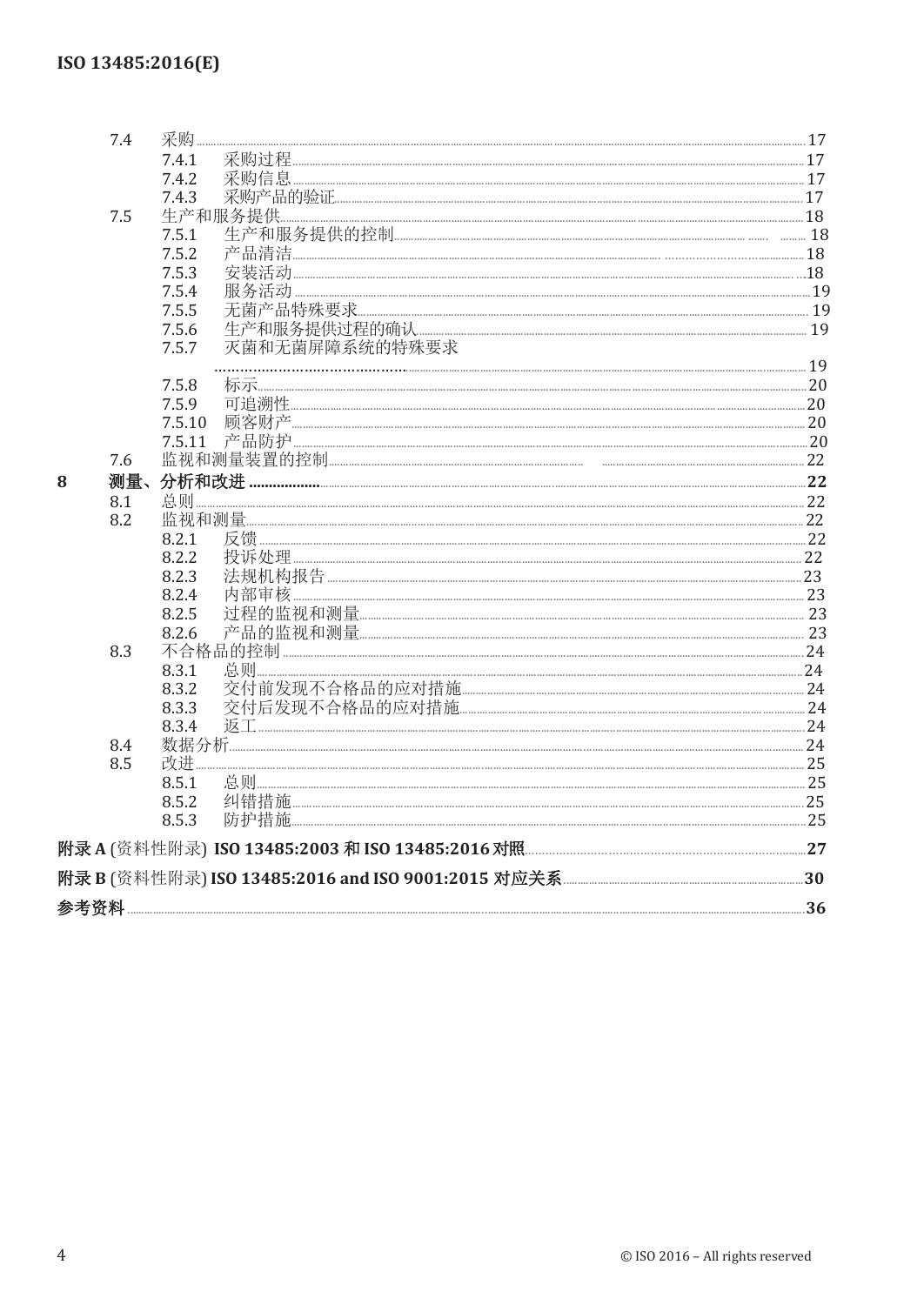国际标准化组织(ISO)是由各国标准化团体(ISO 成员团体)组成的世界性的联合会。制定国际标准的工作 通常由 ISO 的技术委员会完成。各成员团体若对某技术委员会确定的项目感兴趣,均有权参加该委员会 的工作。与 ISO 保持联系的各国际组织(官方的或非官方的)也可参加有关工作。ISO 与国际电工委员会 (IEC)在电工技术标准化方面保持密切合作的关系。

在 ISO/IEC 导则第 1 部分中规定了用于制定本文件的程序及对其采取进一步的维护。特别需要注意的是, 不同类型的 ISO 文件所需的批准准则是不同的。本文件按照 ISO/IEC 指令第 2 部分的编辑规则起草。 (见 [www.iso.org/directives\)](http://www.iso.org/directives)。

需要注意是,本文件中的一些要素可能涉及到专利权的内容。ISO 不应负责识别任何及所有这些专利权 问题。在本文件的制定过程中,任何已识别的专利细节将会列入引言和(或)ISO 已接收专利声明清单 中。 (见 [www.iso.org/patents\)](http://www.iso.org/patents)。

本文件中所使用的任何商标名是为方便使用者而给予的信息,不构成背书。

与合格评定相关的 ISO 特定术语和表达的含义解释,以及在贸易技术壁垒(TBT)方面 ISO 遵从世界贸易 组织(WTO)规则的信息,请见以下网址: [www.iso.org/iso/foreword.html](http://www.iso.org/iso/foreword.html)。

本文件由医疗器械质量管理和通用要求技术委员会 ISO/TC 210 负责。

第 3 版标准经技术性修改,取消并替代第 2 版 (ISO 13485:2003)和 ISO/TR14969:2004。本标准已将 ISO 13485:2003/Cor.1:2009 勘误内容整合进来. 附表 A 中概述了第 3 版标准与第 2 版之间的变化。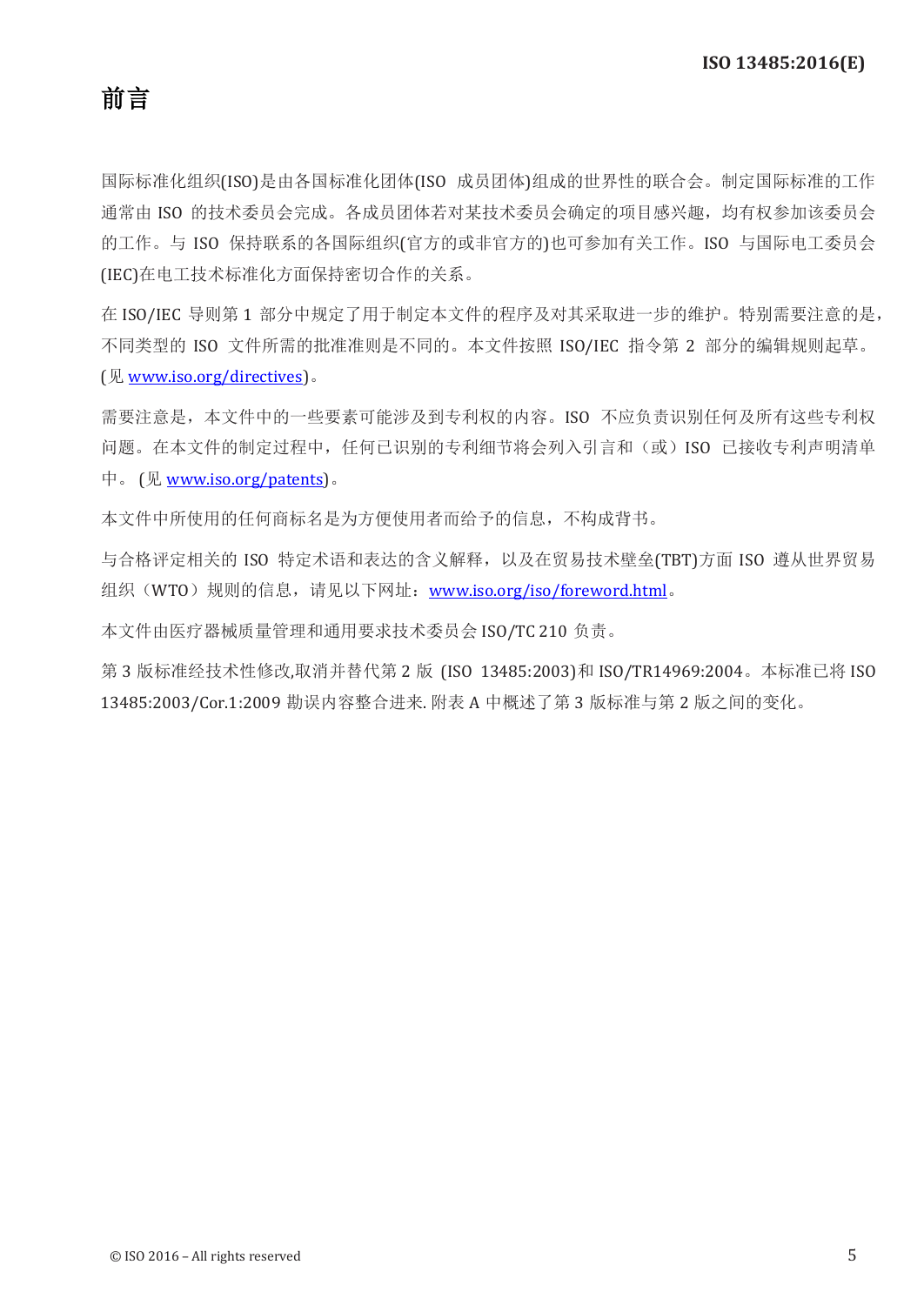#### **0.1** 总则

本标准规定了质量管理体系要求,这些要求能够被参与到医疗器械生命周期的一个或多个阶段的组织 所采用,包括医疗器械设计和开发、生产、贮存和销售、安装、服务、最终停用和处置,以及相关活 动(如技术支持)的设计开发或提供。本国际标准的要求也可被提供产品(比如原材料、配件、组件、 医疗器械、灭菌服务、校准服务、分销服务和维护服务)的供方或其他外部方使用。供方和外部方可 自愿选择遵守本国际标准的要求或按照合同要求遵守。

有些管辖区域的法规要求在医疗器械供应链中具有多职能的组织应采用质量管理体系。因此,本标准 期望组织:

——识别在适用的法规要求下的职能;

——识别在其职能范围内适用于其活动的法规要求。

——将这些适用的法规要求融入组织的质量管理体系

不同国家、区域适用法规要求所包含的定义是不同的。组织需基于可获得医疗器械管辖区域的法规要 求,理解其在本标准中的含义。

本国际标准也能被内部和外部使用(包括认证机构),以评定满足顾客和适用于组织质量管理体系和 组织自身要求的法规要求。它强调本国际标准中规定的质量管理体系要求作为在产品安全和性能方面 满足顾客和适用的法规要求所必需的产品技术要求的补充。值得强调的是,本标准所规定的质量管理 体系要求是对产品技术要求的补充,这些要求在安全和性能方面满足客户和法规要求是必需的。

采用质量管理体系是组织的一项战略性决策,组织的质量管理体系的设计和实施受以下方面影响:

a) 组织的环境、该环境变化和组织的环境对医疗器械符合性的影响;

b) 组织不断变化的需求;

c) 组织的具体目标;

d) 组织所提供的产品;

e) 组织所采用的过程;

f) 组织的规模和组织的结构;

g) 组织活动所适用的法规要求。

本国际标准的目的不是统一不同质量管理体系的结构、文件及形成与本标准条款结构相一致的文件。 医疗器械种类很多,本国际标准一些专用的要求只适用于指定的医疗器械类别,这些类别在第 3 章 中定义。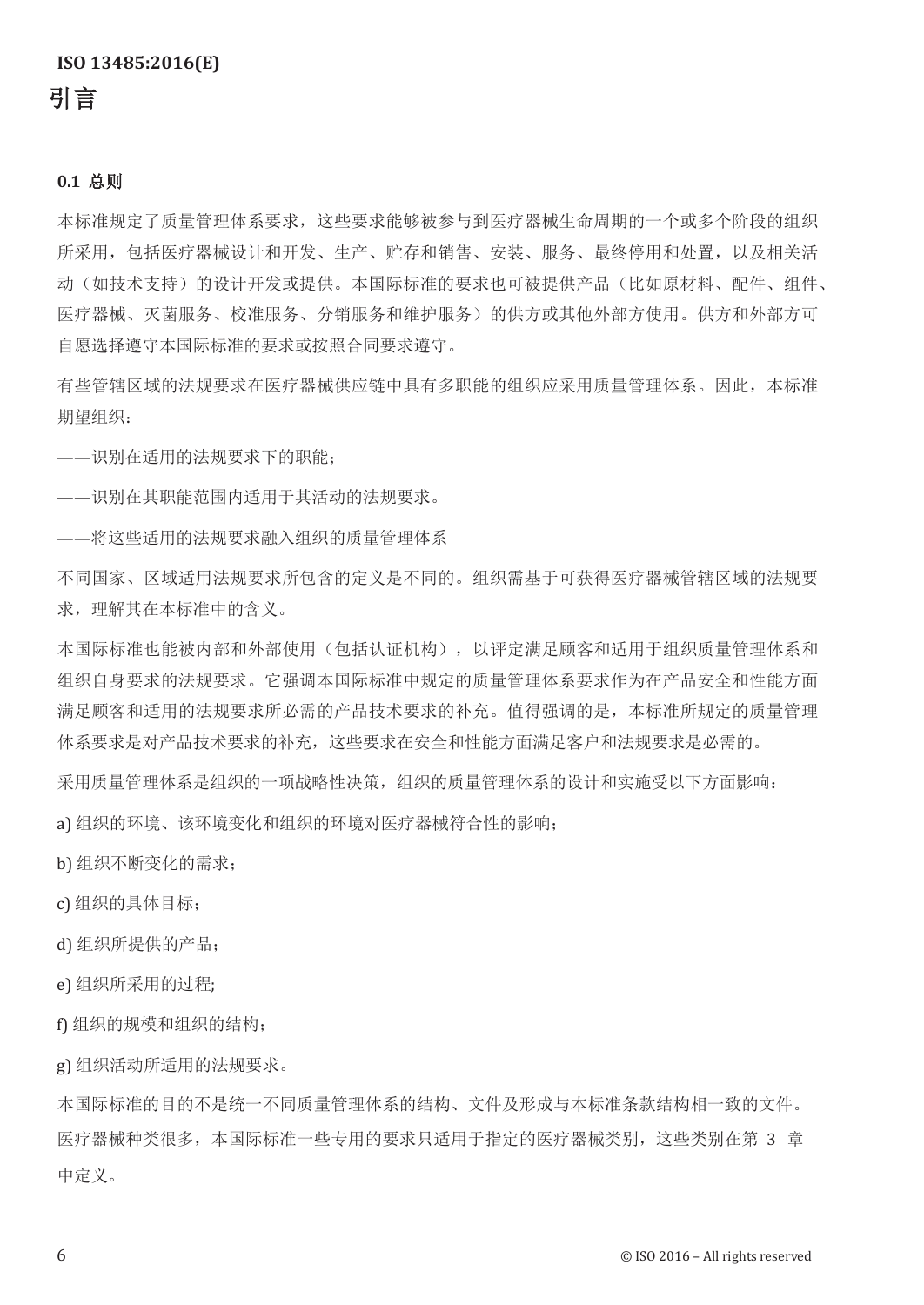#### **0.2** 概念说明

在本标准中,以下术语或短语用于本文:

—当一要求被短语"适当时"修饰时,即认为是"适当的",除非组织能提供其他合理理由。如果一项要求 对以下方面是必需的,则认为该项要求是"适当的":

—产品满足要求;

—符合适用的法规要求;

—组织实施纠正措施;

—组织管理风险。

—当使用术语"风险"一词,在本国际标准范围内,"风险"是涉及到医疗器械安全/性能要求或满足适用 的法规要求。

—当一项要求被要求 "文件化",也就是要求其建立、实施和保持。

—当使用术语"产品",也可指"服务"。术语"产品"适用于预期或经顾客要求的输出,以及产品实现过 程所产生的任何预期输出。

—当使用术语"法规要求",它包含适用于本国际标准使用者的任何法律法规要求(比如法律、法规、 条例或指令)。术语"法规要求"的应用仅限于质量管理体系的要求和医疗器械安全和性能方面的要求。 在本标准中使用如下助动词:

—"应"表示要求;

—"宜"表示建议;

—"可以"表示允许;

—"能"表示可能或能够。

"注"是理解和说明有关要求的指南。

#### **0.3** 过程方法

本标准基于质量管理的过程方法,任何接收输入并将其转换为输出的活动可视作一个"过程",通常一 个过程的输出形成下一个过程的输入。

为使组织有效运行,必须确定和管理众多相互关联的活动。为了产生期望的结果,由过程组成的系统 在组织内的应用,连同这些过程的识别和相互作用,以及对这些过程的管理,可称之为"过程方法"。

在质量管理体系中应用过程方法时,强调以下方面的重要性:

a) 理解和满足要求;

b) 从增值的角度考虑过程;

c) 获得过程绩效和有效性的结果;

d)基于客观的测量改进过程。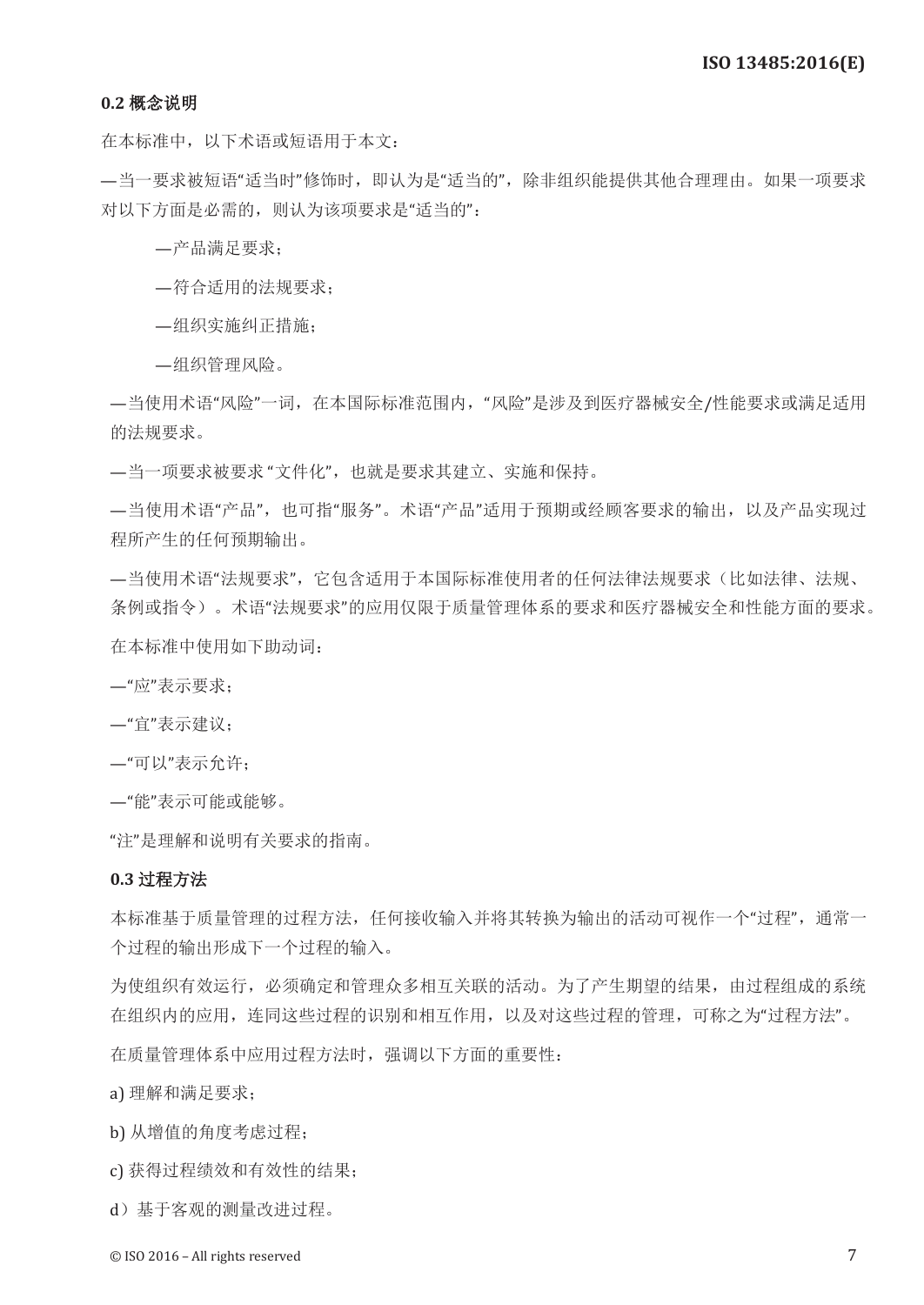#### **0.4** 和 ISO 9001 的关系

本标准是基于 ISO 9001:2008 的独立标准 (ISO 9001:2015 已取代 ISO 9001:2008)。为方便使用 者,附录 B 提供了本国际标准和 ISO 9001:2015 之间的对照表。

本国际标准旨在,为参与到医疗器械生命周期的一个或多个阶段的组织所适用的质量管理体系,促 进法规要求的总体对比。本标准包含了一些医疗器械的专用要求,删减 ISO 9001 中不适于作为法 规要求的某些要求。由于这些删减,质量管理体系符合本标准的组织不能声称符合 ISO 9001 标准, 除非其质量管理体系还符合 ISO 9001 中所有的要求。

#### **0.5** 和其他管理体系的兼容性

本标准不包括针对其他管理体系的要求,如环境管理、职业健康与安全管理或财务管理的特定要求。 然而,本标准使组织能够将其自身的质量管理体系与相关的管理体系要求结合或整合。组织为了建 立符合本标准要求的质量管理体系.可能会改变现行的管理体系。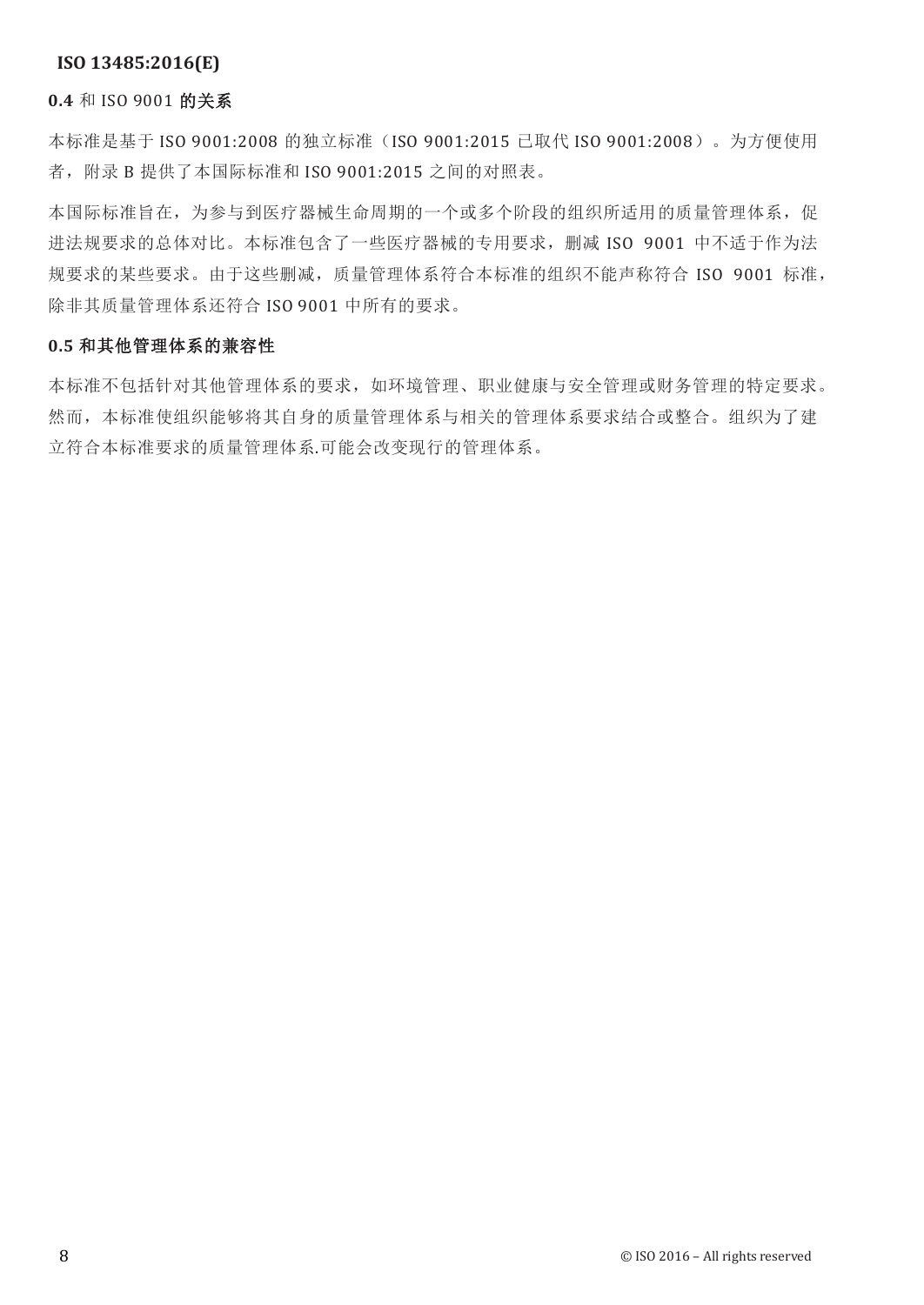# 医疗器械**——**质量管理体系**——**用于法规的要求

# **1** 范围

本标准为需要证实其有能力提供持续满足顾客要求和适用法规要求的医疗器械和相关服务的组织规 定了质量管理体系要求。组织可能参与到医疗器械生命周期的一个或多个阶段,包括医疗器械设计 和开发、生产、贮存和销售、安装,或医疗器械的服务和设计、开发或提供相关活动(如技术支持)。 供方或外部方也能使用本标准以提供包含与质量管理体系相关服务的产品给这些组织。

不论组织的类型和规模,除非有明确的规定,本国际标准的要求适用于组织。任何规定适用于"医疗 器械"要求之处,这样的要求也同样适用组织所提供的相关服务。

对那些本国际标准要求且适用于组织,而不是由组织亲自来实施的过程,组织应当对其负责并以监 视、测量、控制该过程的方式在质量管理体系中进行澄清(说明)。

如果法规要求允许对设计和开发控制进行删减,则在质量管理体系中删减他们可认为是合理的。这 些法规能够提供另一种安排,这些安排要在质量管理体系中加以说明。组织有责任确保在符合本标 准的声明中明确对设计和开发控制的删减。

本标准第 6、7 或 8 章中任何要求, 如果因质量管理体系所涉及的医疗器械的特点而不适用时, 组 织不需要在其质量管理体系中包含这样的要求。对于任何不适用条款,组织应在 4.2.2 中记录其合 理性。

#### **2** 规范性引用文件

列文件通过全部或部分地被本文件所引用,并且其应用是必需的。凡是注日期的引用文件,仅该引 用版本适用于本文件。凡是不注日期的引用文件,其最新版本(包括所有的修改单)适用于本文件。 ISO 9000:2015, 质量管理体系-基础和术语

### **3** 术语和定义

ISO 9000:2015 中确立的及下列术语和定义适用于本标准。

<sup>1)</sup> Supersedes ISO 9000:2005.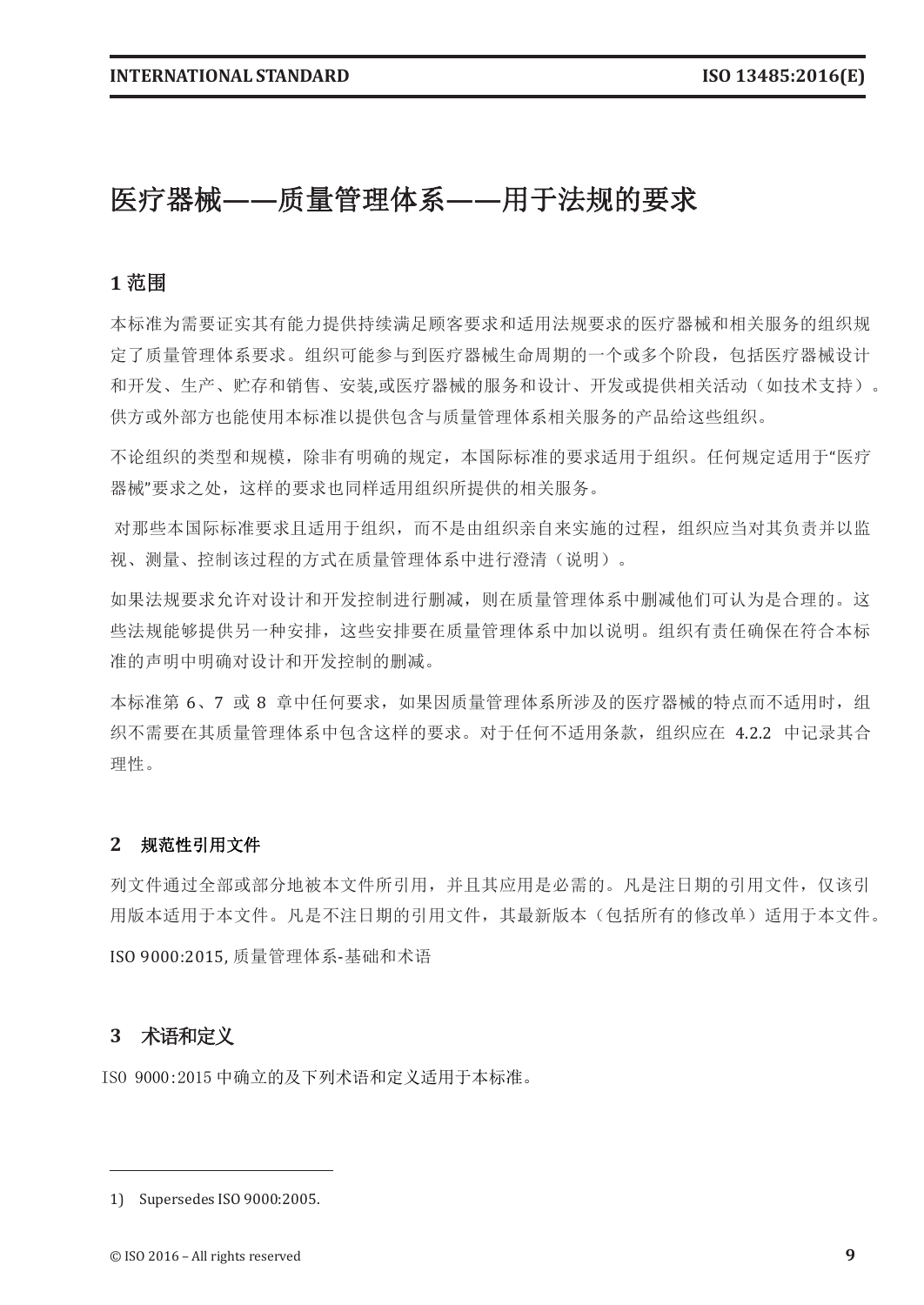#### 3.1

#### 忠告性通知

在医疗器械交付后,由组织发布的通知,旨在下列方面给出补充信息或建议采取的措施:

- —医疗器械的使用,
- —医疗器械的改动,
- —医疗器械返回组织,或
- —医疗器械的销毁。

注 1: 忠告性通知的发布要符合适用的法规要求。

### 3.2

# 授权代表

在一个国家或行政管辖区域范围内,经制造商书面委托并代表制造商履行随后在此国家或行政管辖区域的法 律义务的自然人或法人。

[来源: GHTF/SG1/N055:2009, 5.2]

# 3.3

# 临床评价

评定和分析与医疗器械有关的临床数据,当按照制造商的预期使用时,以验证医疗器械的安全和性能。

[来源: GHTF/SG5/N4: 2010, Clause 4]

# 3.4

### 抱怨

任何以书面、电讯、口头的形式宣称,已经从组织控制中放行的医疗器械在其特性、质量、耐用性、可靠性、 使用性、可用性及性能存在不足的行为或影响医疗器械性能的服务。

注 1: 此处"抱怨"的定义不同于 ISO 9000:2015 所给出的定义。

### 3.5

### 经销商

在供应链中亲自参与并促使医疗器械为最终用户所获得的自然人或法人。

注 1:在供应链中可能有一个以上的经销商参与进来。

注 2:参与到供应链中并代表生产商、进口商或经销商进行贮存和运输的人员,不是该定义中的经销商。 [来源: GHTF/SG1/N055:2009, 5.3]

### 3.6

# 植入性医疗器械

只能通过内科或外科手段取出来达到下列目的的医疗器械:

—全部或部分插入人体或自然腔口中;或

—为替代上表皮或眼表面用的,和

—并且使其在体内至少存留 30 天

注 1: :植入性医疗器械的定义包括有源植入性医疗器械。

10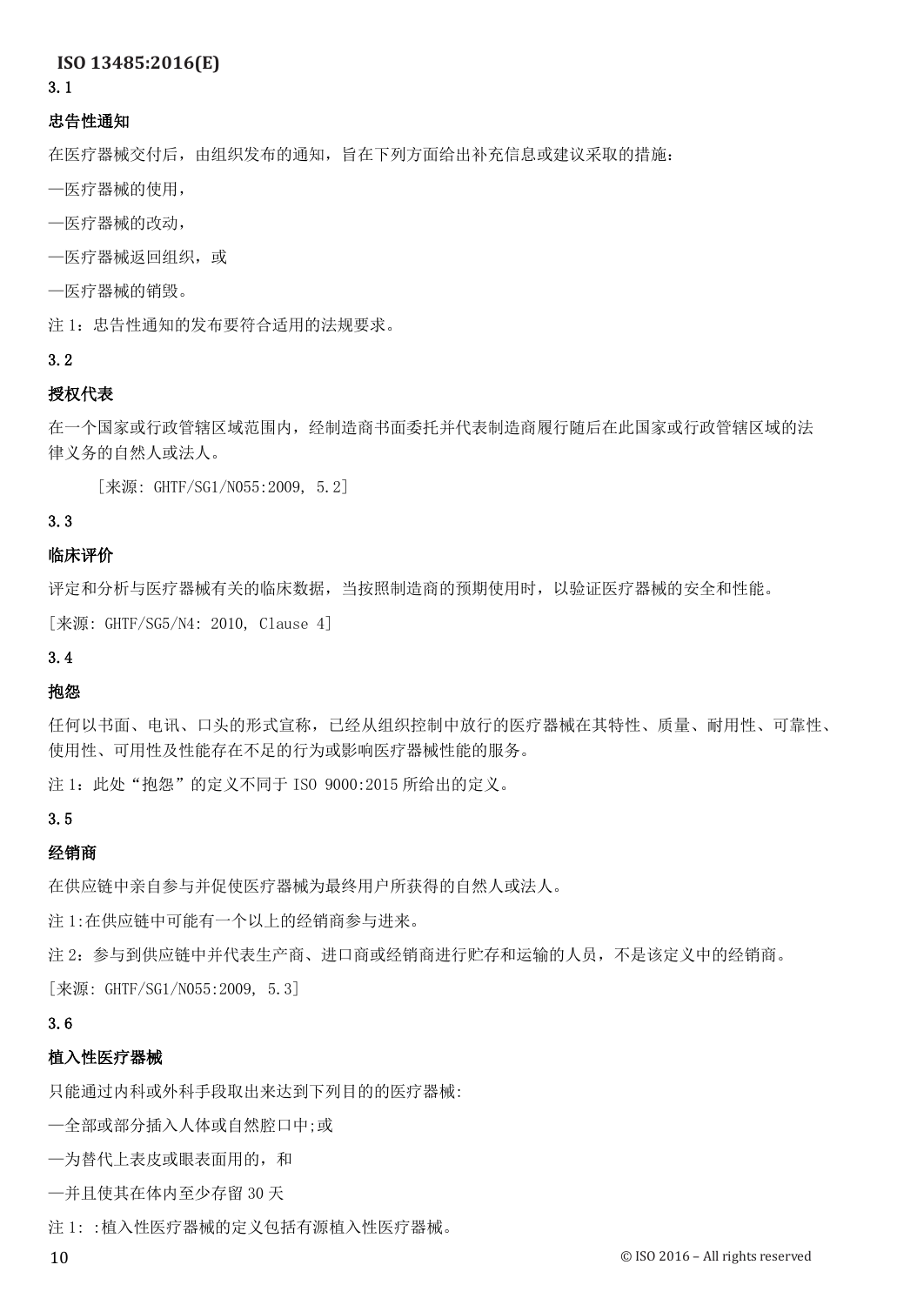#### 3.7

#### 进口商

在医疗器械供应链中排在首位,并且使得在其他国家或管辖区域制造的医疗器械能够在其国家或管辖区 域市场上能够获得的自然人或法人。

[来源: GHTF/SG1/N055:2009, 5.4]

3.8

# 标记

 与医疗器械的标识、技术说明、预期目的和使用说明相关的标签、使用说明和任何其他的信息, 但不包含货运文件

[来源: GHTF/SG1/N70:2011, 第 4 章]

#### 3.9

#### 寿命期

在医疗器械的生命中,从最初的概念到最终停用和处置的所有阶段。

[来源: ISO 14971:2007, 2.7]

#### 3.10

#### 制造商

以其自身名义使医疗器械可获得投入使用,并对医疗器械的设计和(或)制造负责的自然人或法人;无 论该医疗器械是由其设计(或)制造,还是由其他人代表其实施。

注 1: 此自然人或法人应确保符合预期销售或可获得医疗器械的国家或管辖区域所有适用法规要求,并 对其负有最终的法律责任,除非在其管辖区域任监管机构明确地将该责任施加于其他人。

注 2: 制造商的责任在其他 GHTF 指南文件中有描述,这些责任包括符合上市前要求和上市后要求,例如 不良事件报告和纠正措施通告。

注 3: 依照上述定义, "设计和(或)制造"可以包括医疗器械规范开发、生产、装配、组装、加工、 包装、重新包装、标记、重新标记、灭菌、安装、或重新制造;为实现某一医疗目的,而将一些器械和 其他产品组合在一起。

注 4: 为单个患者的使用,依照使用说明, 对其他人提供的医疗器械进行拼装或改装的(同时, 未因拼 装或改装改变医疗器械预期用途)任何人,不属于制造商。

注 5: 更改或改变医疗器械的预期用途,不是代表原始制造商而是以其自身的名义使得医疗器械可获得 使用的任何人,应当被认为是医疗器械改装制造商。

注 6: 授权代表、经销商或进口商只将其地址和联系方式内容附加到医疗器械或包装上,但并没有覆盖 或改变已有标签,不得认为是制造商。

注 7: 在一定程度上, 医疗器械附件应遵照医疗器械的法规要求, 对其设计和(或)制造负责的人应认 为是制造商。

[来源: GHTF/SG1/N055:2009, 5.1]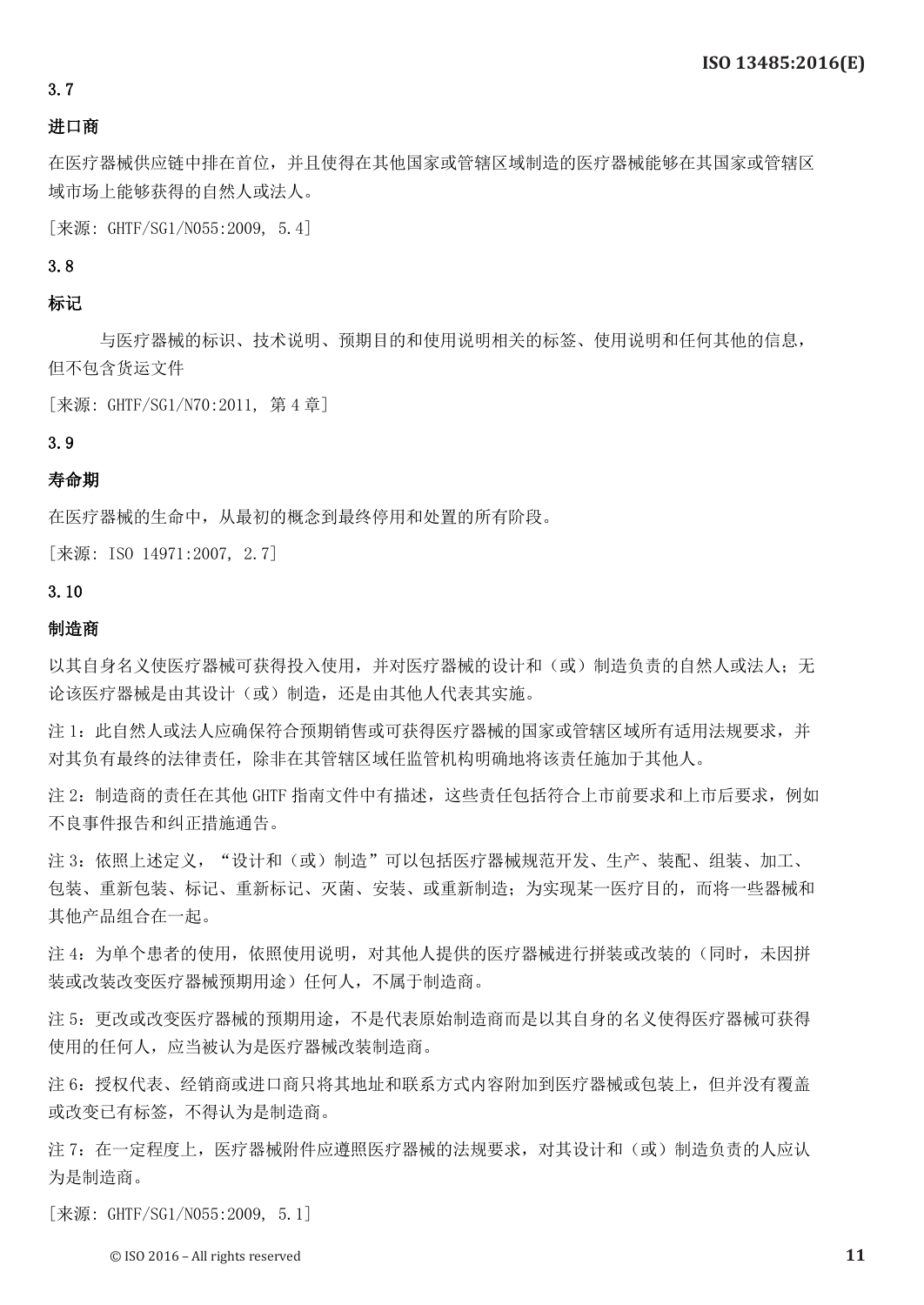### 3.11

#### 医疗器械

制造商的预期用途是为下列一个或多个特定医疗目的用于人类的,不论单独使用或组合使用的仪器、设 备、器具、机器、用具、植入物、体外试剂、软件或其他相似或相关物品。这些目的是:

- ——疾病的诊断、预防、监护、治疗或者缓解;
- ——损伤的诊断、监护、治疗、缓解或者补偿;
- ——解剖或生理过程的研究、替代、调节或者支持;
- ——支持或维持生命;
- ——妊振控制;
- ——医疗器械的消毒;
- ——通过对取自人体的样本进行体外检查的方式来提供医疗信息;

其作用于人体体表或体内的主要设计作用不是用药理学、免疫学或代谢的手段获得,但可能有这些手段 参与并起一定辅助作用。

注 1: 在有些管辖范围内可认为是医疗器械,而在其他地方不认为是医疗器械的产品包括:

——消毒物质;

——残疾人的辅助用品;

- ——含有动物和(或)人体组织的器械;
- ——用于体外受精或生育辅助的器械。

[来源: GHTF/SG1/N071:2012, 5.1]

#### 3.12

### 医疗器械族

由相同组织制造或为其制造,具有相同的与其安全相关的基本设计和性能特性、预期用途和功能的一类 医疗器械。

# 3.13

#### 性能评价

为建立或验证体外诊断医疗器械达到其预期用途所进行的评定和数据分析。

# 3.14

# 上市后监督

对已投放市场的医疗器械所获取的经验进行收集和分析的系统过程。

# 3.15

# 产品

过程的结果。

注 1: 有下列四种通用的产品类别;

——服务(如运输);

- ——软件(如计算机程序、字典);
- ——硬件(如发动机机械零件);
- ——流程性材料(如润滑油)。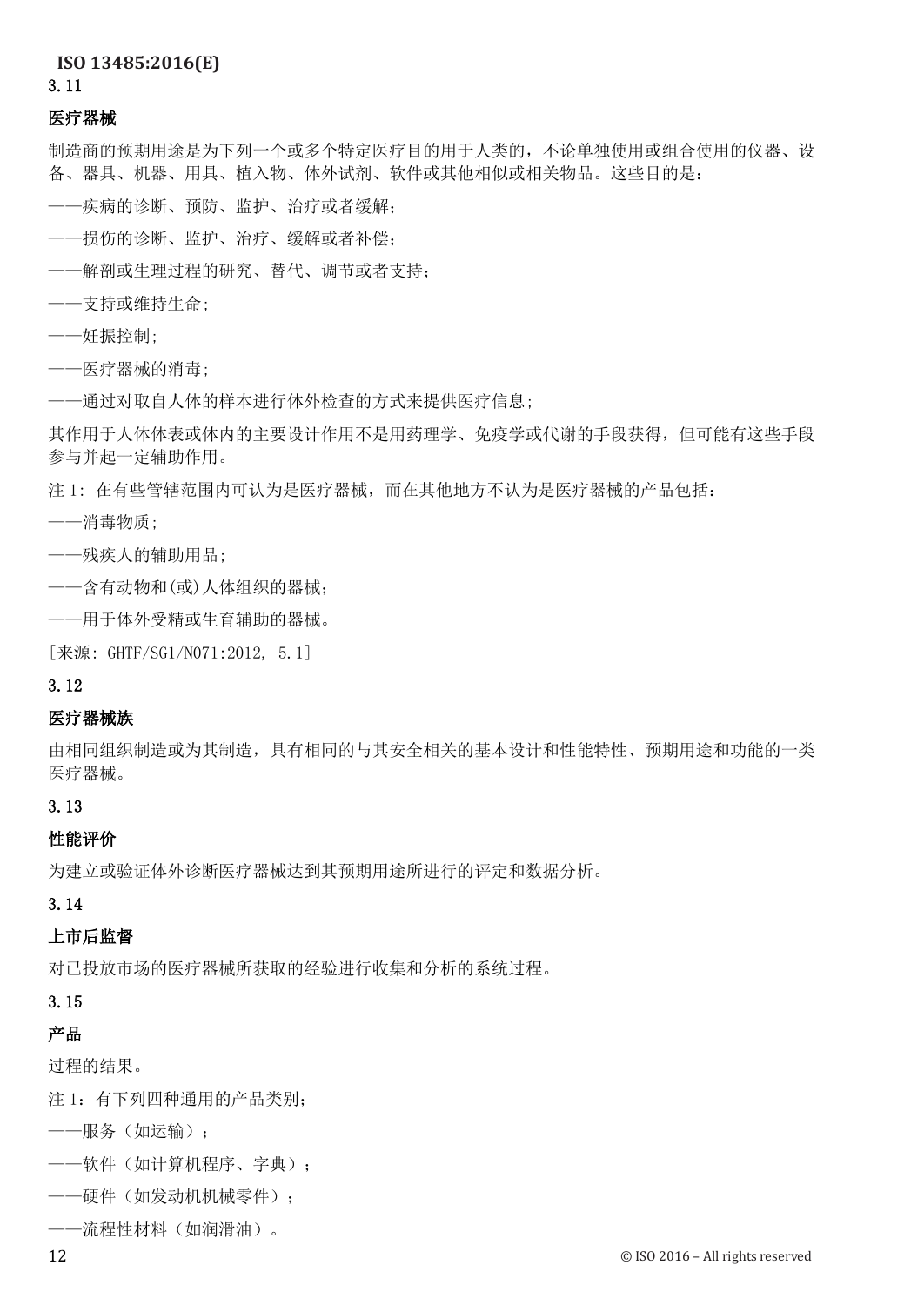许多产品由分属于不同产品类别的成分构成,其属性是服务、软件、硬件或流程性材料取决于产品的主 导成分。例如: 产品"汽车"是由硬件(如轮胎)、流程性材料(如:燃料、冷却液)、软件(如发动 机控制软件、驾驶员手册)和服务(如销售人员所做的操作说明)所组成。

注 2: 服务通常是无形的,并且是在供方和顾客接触面上需要完成至少一项活动的结果。服务的提供涉 及,例如:

——在顾客提供的有形产品(如需要维修的汽车)上所完成的活动;

——在顾客提供的无形产品(如为准备纳税申报单所需的损益表)上所完成的活动;

——无形产品的交付(如知识传授的信息提供);

——为顾客创造氛围(如在宾馆和饭店)。

软件由信息组成,通常是无形产品,并可以方法、报告或程序的形式存在。

硬件通常是有形产品,其量具有计数的特性。流程性材料通常是有形产品,其量具有连续的特性。硬件 和流程性材料通常被称为货物。

注 3: 本标准"产品"定义与 IS0 9001:2015 中所给出的定义是不同的。

#### 3.16

#### 采购的产品

由组织质量管理体系之外的外部方提供的产品

注 1: 产品的提供不一定推定商业或财务安排。

#### 3.17

#### 风险

损害发生的概率与该损害严重程度的结合。

注 1: 本标准"风险"定义与 IS0 9001:2015 中所给出的定义是不同的。

[来源: ISO 14971:2007, 2.16]

# 3.18

#### 风险管理

用于风险分析、评价、控制和监视工作的管理方针、程序及其实践的系统运用。

[来源: ISO 14971:2007, 2.22]

#### 3.19

#### 无菌屏障系统

防止微生物进入并能使产品在使用地点无菌使用的最小包装。

[来源: ISO 11607-1:2006, 3.22]

© ISO 2016 – All rights reserved **13**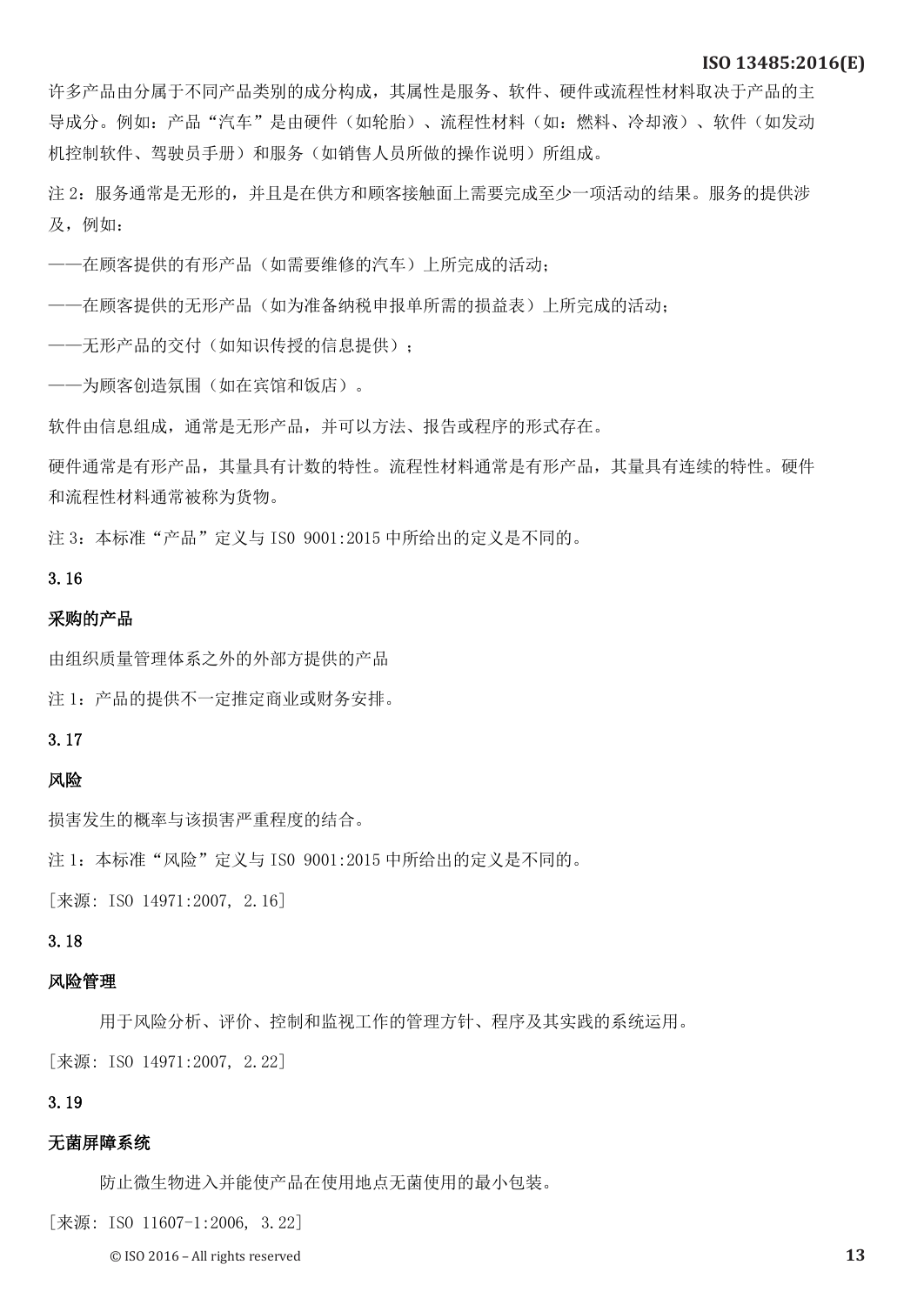#### 3.20

### 无菌医疗器械

旨在满足无菌要求的医疗器械

注 1: 对医疗器械无菌的要求,能按适用的法规或标准执行。

#### 4 质量管理体系

# 4.1 总要求

4.1.1 组织应按本国际标准的要求和适用的法规要求,对质量管理体系形成文件并保持其有效性。

组织应建立、实施和保持本国际标准或适用法规所要求形成的文件的任何要求、程序、活动或安排。

组织应对在适用的法规要求下组织所承担的职能形成文件。

注:组织承担的职能包括生产商、授权代表、进口商或经销商。

4.1.2 组织应:

a)确定在所承担职能下质量管理体系所需的过程及其在整个组织的应用;

b)采用基于风险的方法控制质量管理体系所需的适当的过程。

c)确定这些过程的顺序和相互作用。

4.1.3 对各质量管理体系过程,组织应:

a)确定为保证这些过程的有效运行和控制所需的准则和方法;

b)确保可以获得必要的资源和信息,以支持这些过程的运作和监视;

c)实施必要的措施,以实现对这些过程策划的结果并保持这些过程的有效性;

d)监视、测量(适用时)和分析这些过程;

e)建立并保持为证实符合本国际标准和适用的法规要求的记录 (见 4.2.5).

4.1.4 组织应按本国际标准和适用的法规要求来管理这些质量管理体系过程。这些过程的变更应:

a)评价它们对质量管理体系的影响;

b)评价它们对依照本质量管理体系所生产的医疗器械的影响;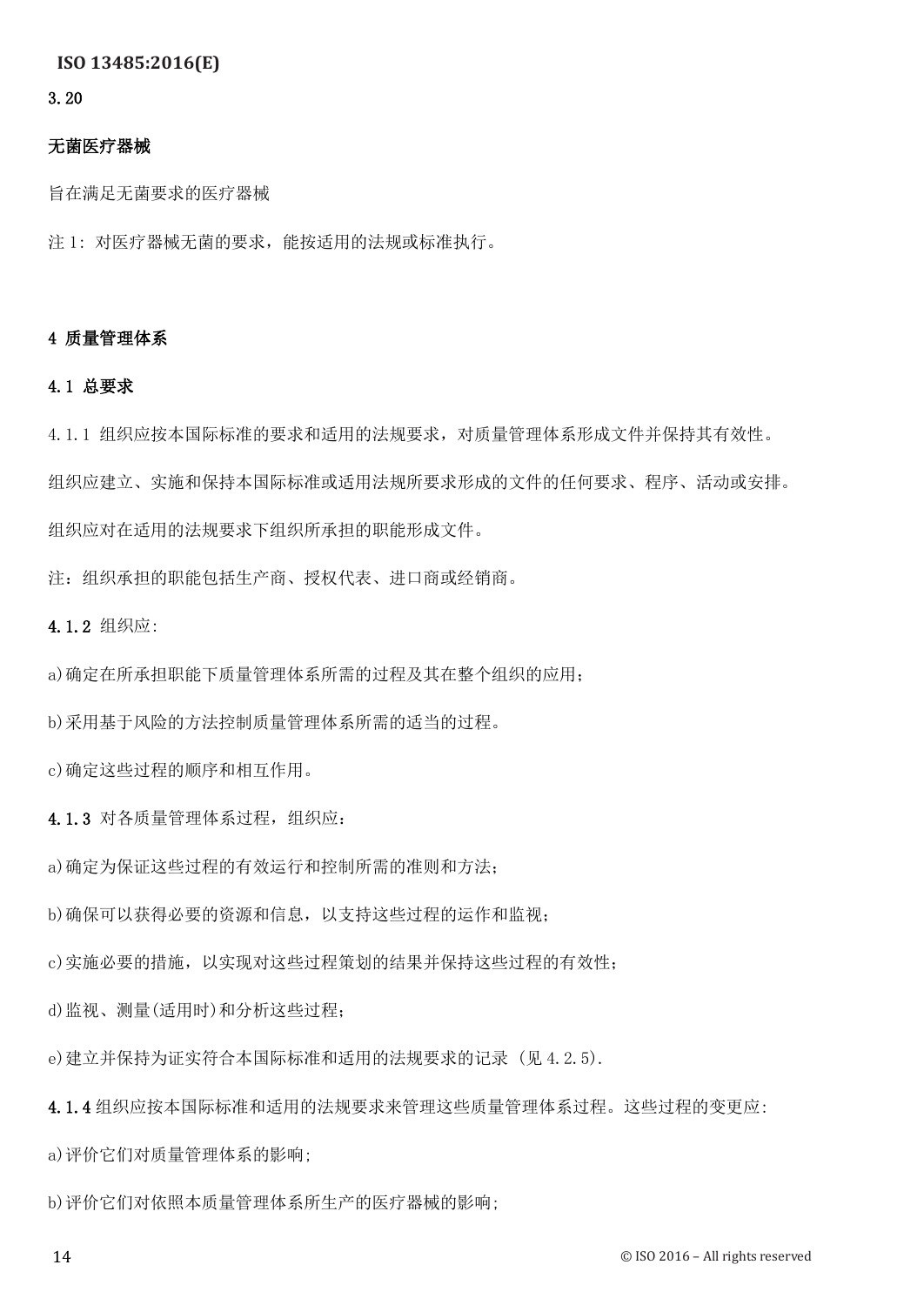c)依据本国际标准和适用的法规要求得到控制。

4.1.5 当组织选择将任何影响产品符合要求的过程外包时,应监视和确保对这些过程的控制。组织应对 符合本国际标准、客户要求及外包过程所适用的法规要求负责。采用的控制应与所涉及的风险和外部方 满足 7.4 规定要求的能力相一致。控制应包含书面的质量协议。

4.1.6 组织应对用于质量管理体系的计算机软件的应用确认的程序形成文件。这类软件应在初次使用前 进行确认,适当时,在这类软件的变更后或应用时进行确认。

软件确认和再确认有关的特定方法和活动应与软件应用相关的风险相一致。

应保持这些活动的记录。(见 4.2.5).

#### 4.2 文件要求

#### 4.2.1 总则

质量管理体系文件 (见 4.2.4) 应包括:

- a) 形成文件的质量方针和质量目标;
- b) 质量手册;
- c) 本国际标准所要求形成文件的程序和记录;
- d) 组织确定的为确保其过程有效策划、运作和控制所需的文件,包括记录;
- e) 适用的法规要求规定的其他文件。

#### 4.2.2 质量手册

组织应形成文件的质量手册,包括:

a)质量管理体系的范围,包括任何删减的细节与理由;

b)为质量管理体系建立的形成文件的程序或对其引用;

c)质量管理体系过程之间的相互作用的表述。

质量手册应概述质量管理体系中所使用的文件结构。

#### 4.2.3 医疗器械文件

 对于各类型医疗器械或医疗器械族,组织应建立和保持一个或多个包含或引用用于证明符合本国 际标准的要求和适用法规要求的文件。

文件的内容应包括,但不限于:

a)医疗器械的总体描述、预期用途/目的和标签,包括任何使用说明;

© ISO 2016 – All rights reserved **15**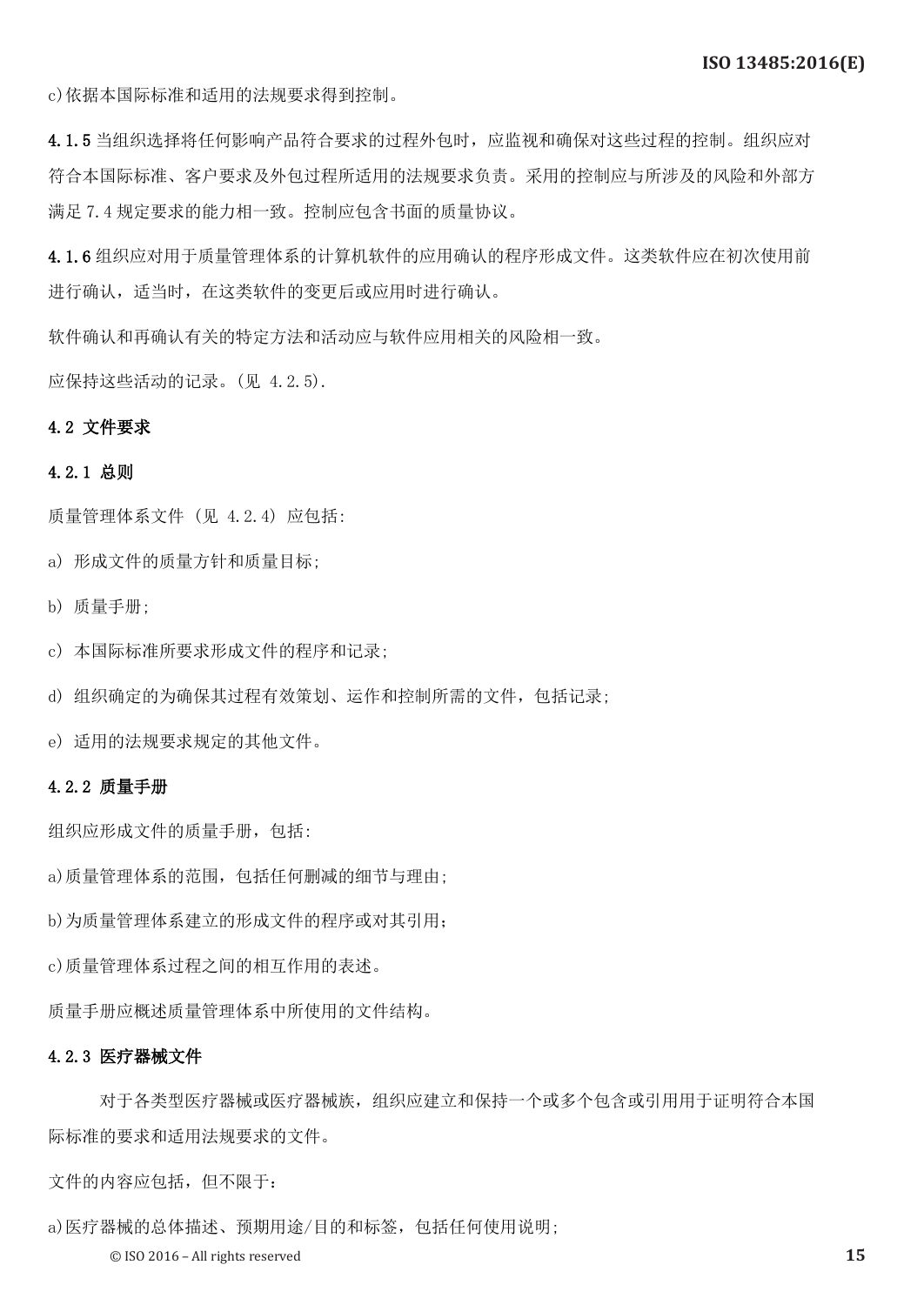b)产品规范;

c)生产、包装、贮存、处理和销售的规范或程序;

d)测量和监视的程序;

e)适当时,安装要求;

f)适当时,服务程序。

#### 4.2.4 文件控制

质量管理体系所要求的文件应予以控制。记录是一种特殊类型的文件,应依据 4.2.5 的要求进行 控制。

应编制形成文件的程序,以规定以下方面所需的控制:

a)文件发布前得到评审和批准,以确保文件是充分的;

b)必要时对文件进行评审与更新,并再次批准;

c)确保文件的更改和现行修订状态得到识别;

d)确保在使用处可获得适用文件的有关版本;

e)确保文件保持清晰、易于识别;

f)确保组织所确定的策划和运行质量管理体系所需的外来文件得到识别,并控制其分发;

g)防止文件退化或遗失;

h)防止作废文件的非预期使用,并对这些文件进行适当的标识。

组织应确保文件的更改得到原审批部门或指定的其他审批部门的评审和批准,该被指定的审批部门应能 获取用于作出决定的相关背景资料。

组织应至少保存一份作废的文件,并确定其保存期限。这个期限应确保至少在组织所规定的医疗器械寿 命期内,可以得到此医疗器械的制造和试验的文件,但不要少于记录(见 4.2.5 )或相关法规要求所规定 的保存期限。

#### 4.2.5 记录控制

应保持记录以提供符合要求和质量管理体系有效运行的证据。

组织应编制形成文件的程序,以规定记录的标识、贮存、安全和完整性、检索、保存期限和处置所需的 控制

组织按法规要求规定并实施用以保护记录中健康保密信息的方法。

记录应保持清晰、易于识别和检索,记录的变更应保持可识别。

 组织保存记录的期限应至少为组织所规定的医疗器械的寿命期,但从组织放行产品的日期起不少 于 2 年, 或按适用的法规要求规定。

16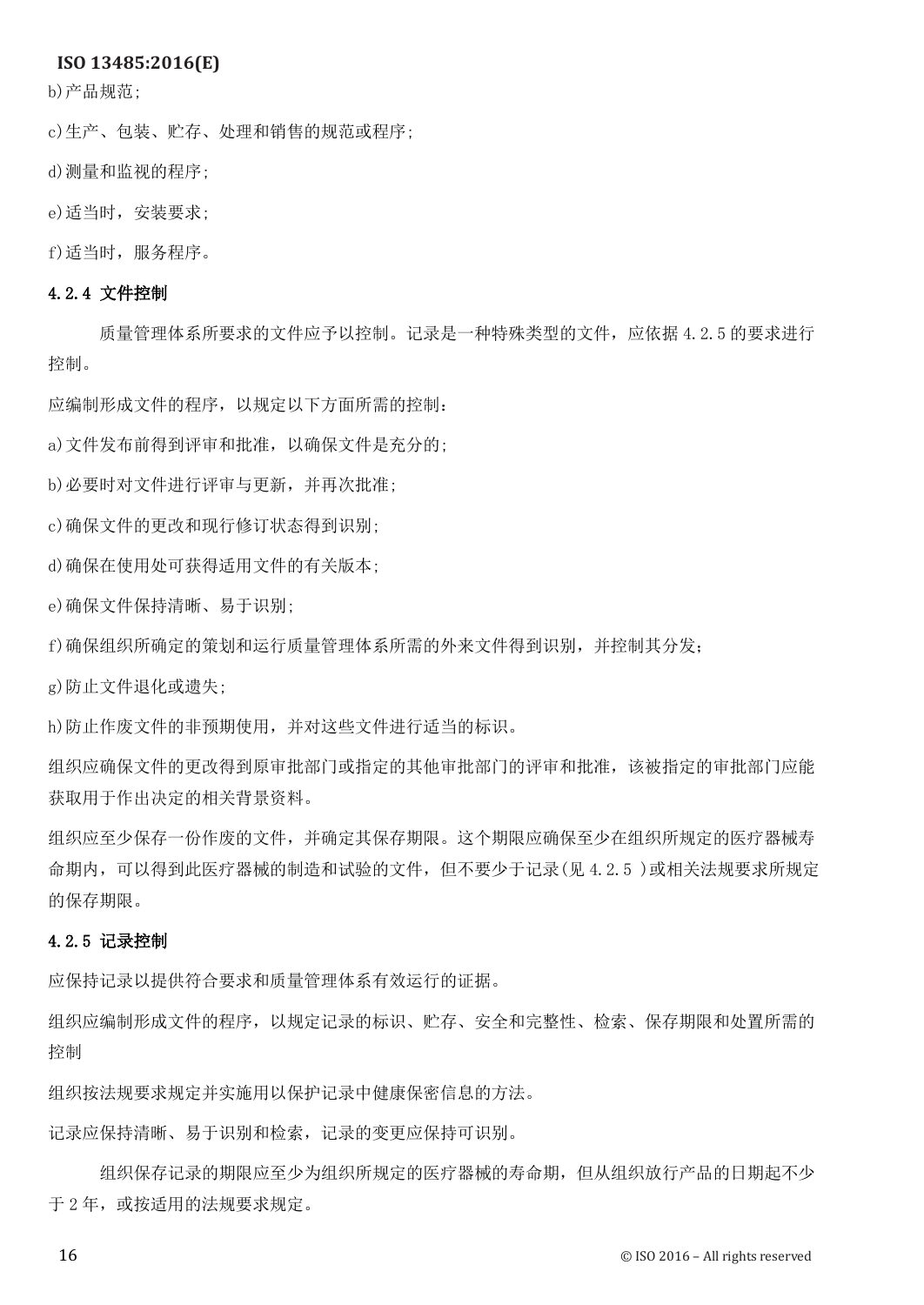### 5 管理职责

#### 5.1 管理承诺

最高管理者应通过以下活动,对其建立、实施质量管理体系并保持其有效性的承诺提供证据:

a)向组织传达满足顾客和法律法规要求的重要性;

b)制定质量方针;

c)确保质量目标的制定;

d)进行管理评审;

e) 确保资源的获得。

### 5.2 以顾客为关注焦点

最高管理者应确保顾客要求和适用的法规要求得到确定并予以满足。

#### 5.3 质量方针

最高管理者应确保质量方针:

a)与组织的宗旨相适应;

b)包括对满足要求和保持质量管理体系有效性的承诺;

c)提供制定和评审质量目标的框架;

d)在组织内得到沟通和理解;

e)在持续适宜性方面得到评审.

## 5.4 策划

#### 5.4.1 质量目标

 最高管理者应确保在组织的相关职能和层次上建立质量目标,质量目标包括满足适用的法规要求 和产品要求所需的内容。质量目标应是可测量的,并与质量方针保持一致。

#### 5.4.2 质量管理体系策划

最高管理者应确保:

a) 对质量管理体系进行策划,以满足质量目标以及 4.1 的要求;

b)在对质量管理体系的变更进行策划和实施时,保持质量管理体系的完整性.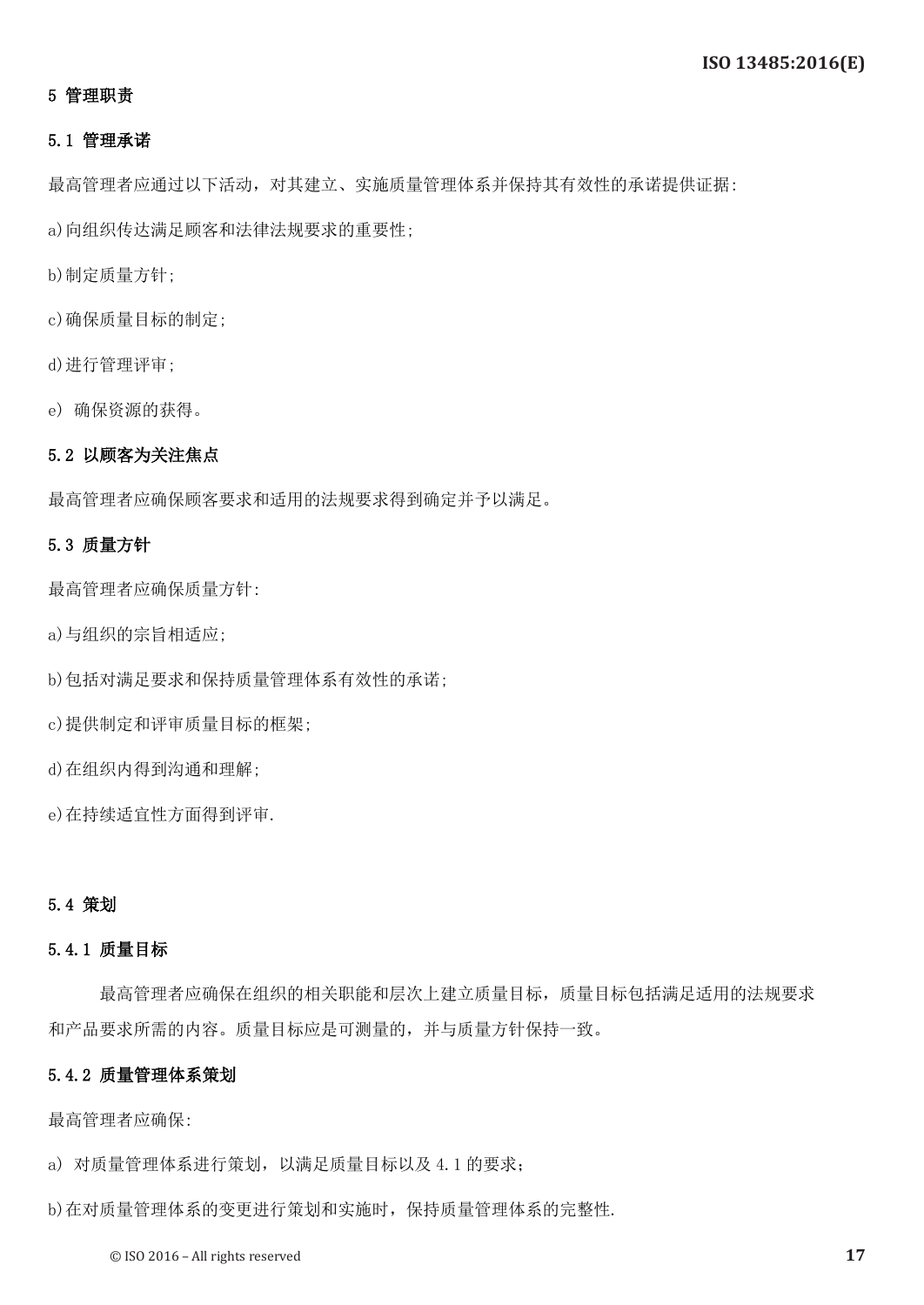## 5.5 职责、权限与沟通

#### 5.5.1 职责和权限

最高管理者应确保组织内的职责、权限得到规定、形成文件和沟通。

最高管理者应确定所有从事对质量有影响的管理、执行和验证工作的人员的相互关系,并应确保其完成 这些任务所必要的独立性和权限。

#### 5.5.2 管理者代表

最高管理者应指定一名管理者,无论该成员在其他方面的职责如何,应具有以下方面的职责和权限: a)确保质量管理体系所需的过程文件化;

b)向最高管理者报告质量管理体系的有效性和任何改进的需求;

c)确保在整个组织内提高满足适用的法规要求和质量管理体系要求的意识.

#### 5.5.3 内部沟通

最高管理者应确保在组织内建立适当的沟通过程,并确保对质量管理体系的有效性进行沟通。

#### 5.6 管理评审

#### 5.6.1 总则

 组织应形成文件的管理评审程序。最高管理者应按已文件化的策划时间间隔评审组织的质量管理 体系,以确保其持续的适宜性、充分性和有效性。评审应包括评价质量管理体系改进的机会和变更的需 要,包括质量方针和质量目标。

应保持管理评审的记录(见 4.2.5)。

#### 5.6.2 评审输入

管理评审的输入应包括,但不限于以下来源的信息:

a)反馈;

b)抱怨处理;

c)向监管机构的报告;

d)审核;

e)过程的监视和测量;

f)产品的监视和测量;

g)纠正措施;

h)预防措施;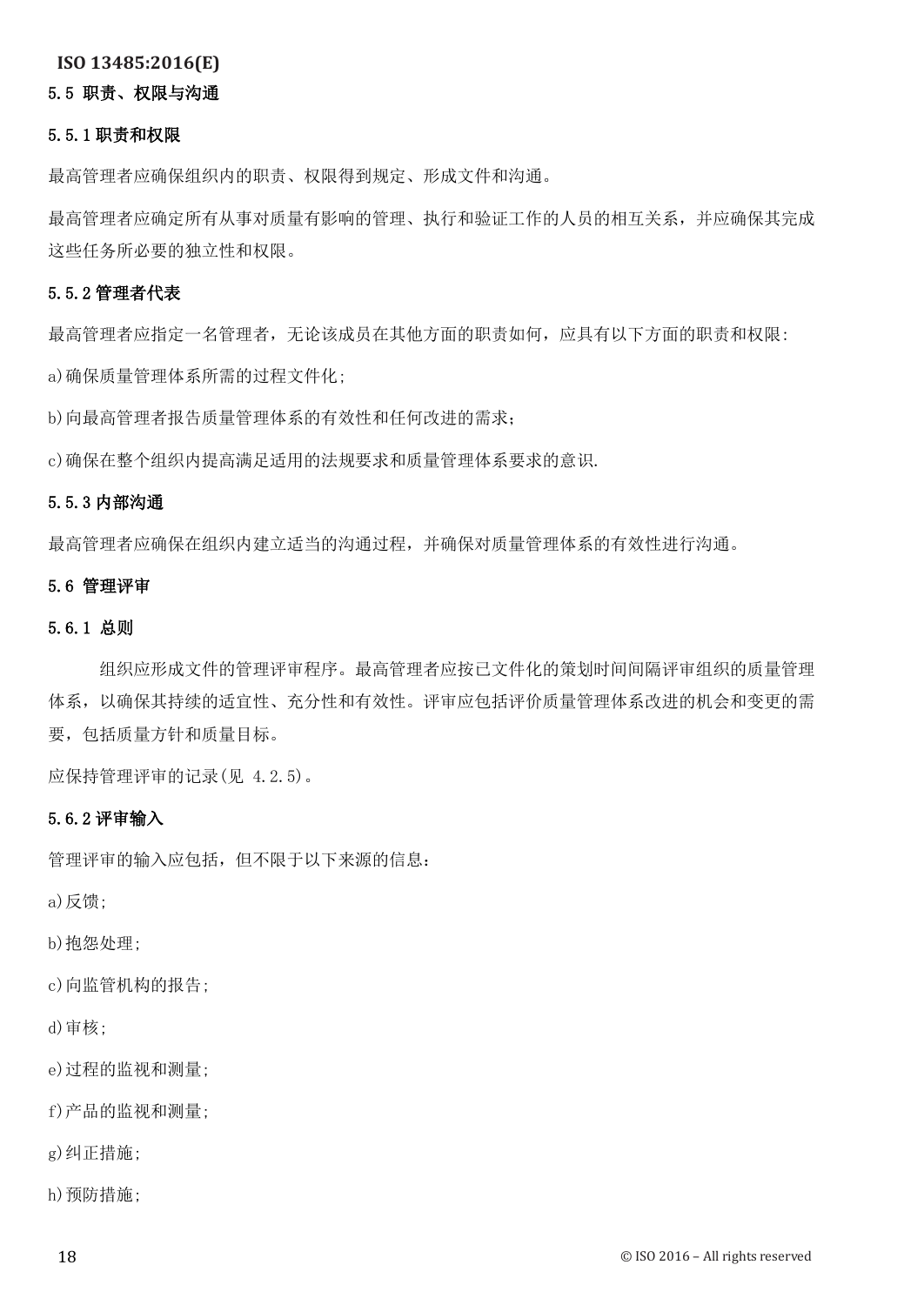i)以往管理评审的跟踪措施;

j)影响质量管理体系的变更;

k)改进的建议;

l)适用的新的或修订的法规要求。

# 5.6.3 评审输出

管理评审的输出应形成记录(见 4.2.5),包括以下方面有关的输入评审和任何的决定和措施:

a)保持质量管理体系及其过程适宜性、充分性和有效性所需的改进;

b)与顾客要求有关的产品的改进;

c)为响应适用的新的或修订的法规要求所需的变更;

d)资源需求。

#### 6 资源管理

#### 6.1 资源提供

组织应确定并提供以下方面所需的资源:

a)实施质量管理体系并保持其有效;

b)满足适用的法规和顾客要求。

#### 6.2 人力资源

基于适当的教育、培训,技能和经验,从事影响产品质量工作的人员应是能够胜任的。

组织应对建立人员能力、提供所需的培训和保证人员意识的过程形成文件。

组织应:

a)确定从事影响产品质量工作的人员所必要的能力;

b)提供培训或采取其他措施以达到或保持必要的能力;

c)评价所采取措施的有效性;

d)确保员工认识到所从事活动的相关性和重要性,以及如何为实现质量目标作出贡献;

e)保持教育、培训、技能和经验的适当记录(见 4.2.5)。

注:用于检查有效性的方法与培训或提供其他措施的相关的风险相一致。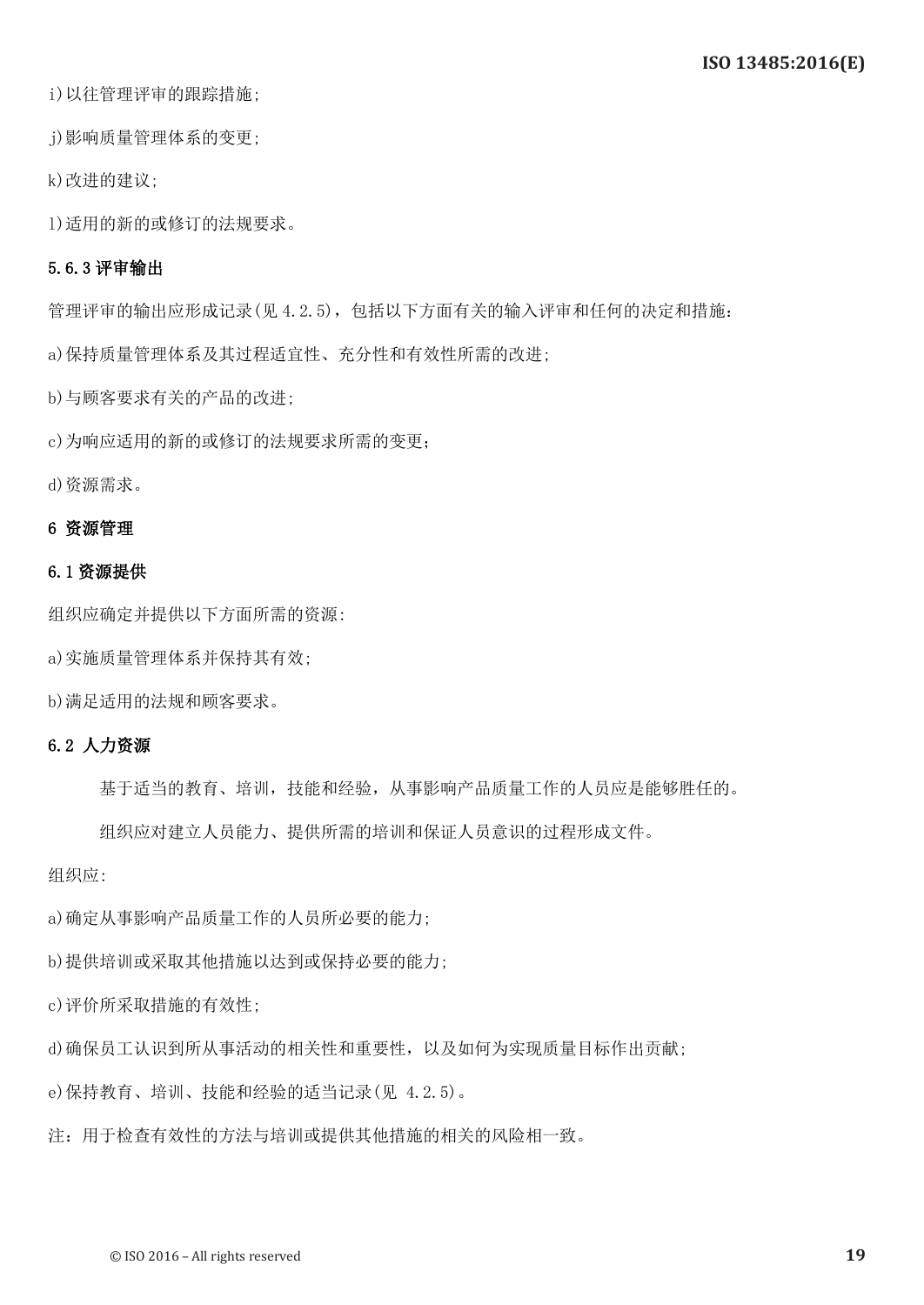#### 6.3 基础设施

组织应为达到产品要求的符合性、防止产品混淆和保证产品的有序处理所需的基础设施的要求形成文件。 适当时,基础设施包括:

a)建筑物、工作场所和相关的设施;

b)过程设备(硬件和软件);

c)支持性服务(如运输、通讯或信息系统)。

当这些维护或缺少这样的维护活动能影响产品质量时,组织应将维护活动的要求形成文件,包括维护活 动的频率。适当时,这些要求应适用于在生产、工作环境的控制和监视和测量中所采用的设备。

应保持此类维护记录(见 4.2.5).

#### 6.4 工作环境和污染控制

#### 6.4.1 工作环境

组织应对工作环境的要求形成文件,以达到产品要求的符合性。

如果工作环境的条件能对产品质量有负面影响,组织应使工作环境和监视/控制工作环境的要求形成文 件。

组织应:

a)若人员与产品或工作环境的接触会对医疗器械的安全或性能有影响,则形成人员健康、清洁和服装的 要求文件;

b)确保所有要在特殊环境条件下临时工作的人员是胜任的或在胜任的人员监督下工作。

注:进一步信息见 ISO 14644 和 ISO 14698。

#### 6.4.2 污染控制

适当时,为了防止对其他产品、工作环境或人员的污染,组织应策划并为已污染或潜在污染产品的控制 安排形成文件。

对于无菌医疗器械,组织应对微生物或微粒物的控制要求形成文件,并保持装配或包装过程所要求的清 洁度。

#### 7 产品实现

#### 7.1 产品实现的策划

组织应策划和开发产品所需的过程,产品实现的策划应与质量管理体系的其他过程的要求一致。

在产品的实现过程中,组织应对风险管理的一个或多个过程形成文件。应保持风险管理活动的记录(见 4.2.5)。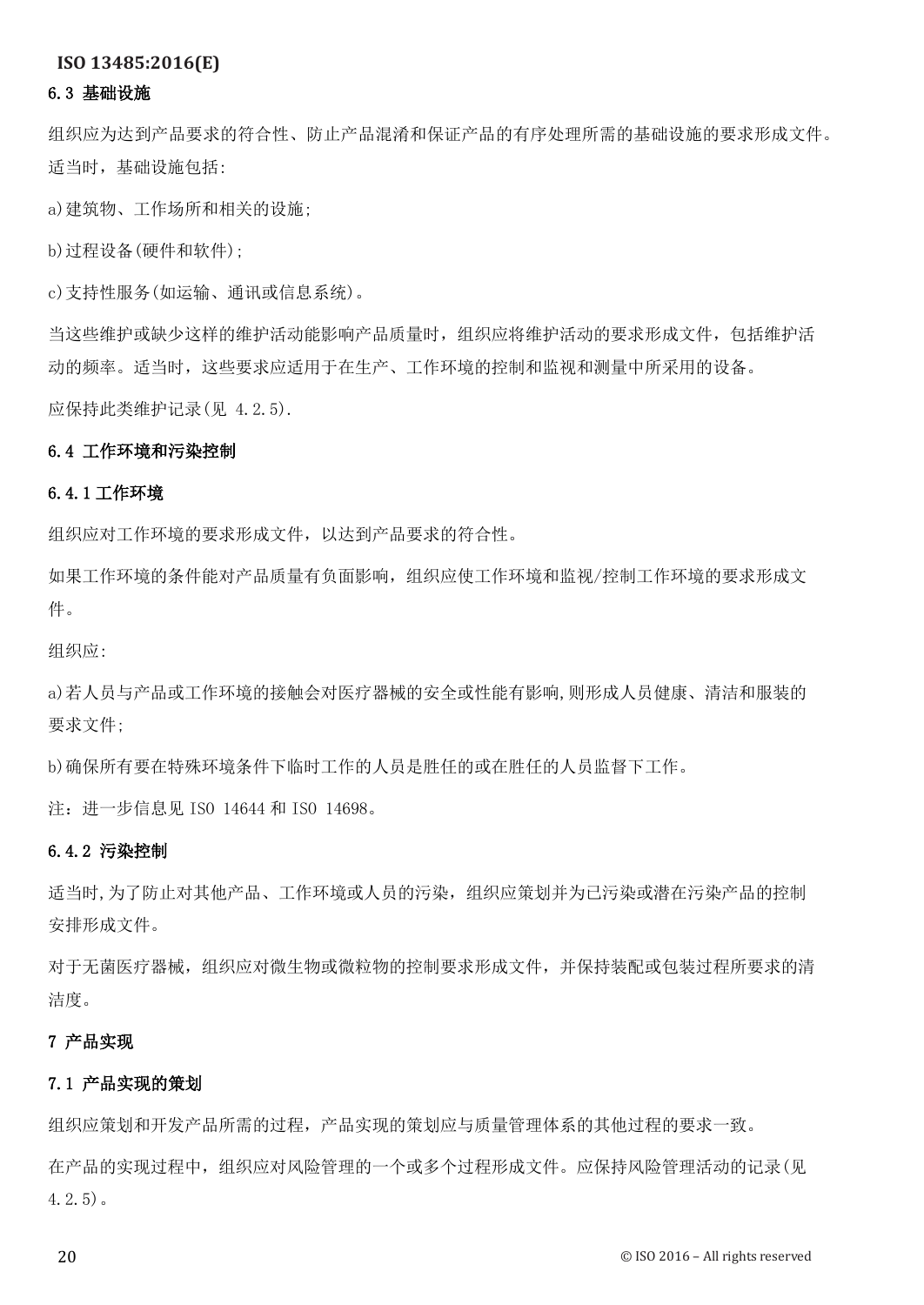在对产品实现进行策划时,组织应确定以下方面的适当内容:

a)产品的质量目标和要求;

b)建立过程和文件(见 4.2.4)的需求,以及为特定的产品提供资源(包括基础设施和工作环境)的需求; c)特定的产品所要求的验证、确认、监视、测量、检验和试验、处理、贮存、销售和追溯活动,以及产 品接收准则;

d)为实现过程及其产品满足要求提供证据所需的记录(见 4.2.5).

策划的输出应以适合于组织的运作方式形成文件。

注:进一步信息见 ISO 14971。

#### 7.2 与顾客有关的过程

#### 7.2.1 与产品有关的要求的确定

组织应确定:

a)顾客规定的要求,包括对交付及交付后活动的要求;

b)顾客虽然没有明示,但规定的或已知的预期用途所必需的要求;

c)与产品有关的适用的法规要求;

d)任何为保证医疗器械规定的性能和安全使用所需的用户培训;

e)组织确定的任何附加要求。

#### 7.2.2 与产品有关的要求的评审

组织评审与产品有关的要求。评审应在组织向顾客作出提供产品的承诺之前进行(如:提交标书、接受合 同或订单及接受合同或订单的更改),并应确保:

a)产品要求得到规定并形成文件;

b)与以前表述不一致的合同或订单的要求已予解决;

c)满足适用的法规要求;

d)任何依据 7.2.1 识别的用户培训是可获得的或预期可获得的;

e)组织有能力满足规定的要求。

评审结果及评审所形成的措施的记录应予保持(见 4.2.5)。

若顾客提供的要求没有形成文件,组织在接受顾客要求前应对顾客要求进行确认。

若产品要求发生变更,组织应确保相关文件得到修改, 并确保相关人员知道已变更的要求。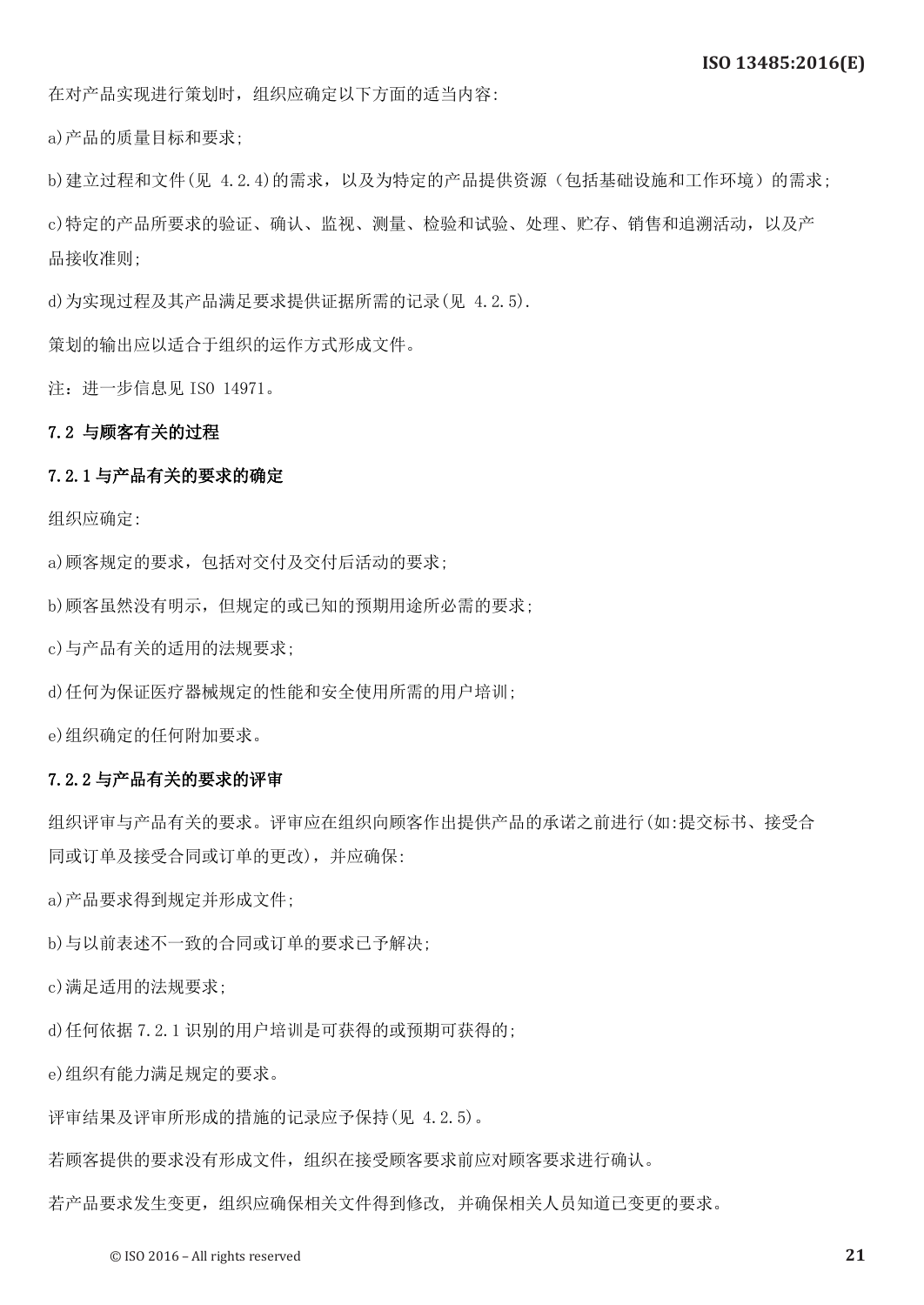#### 7.2.3 沟通

组织应策划以下与顾客沟通有关的安排并形成文件:

a) 产品信息;

- b) 问询、合同或订单处理,包括对其修改;
- c) 顾客反馈,包括顾客抱怨;
- d) 忠告性通知。

组织应依据适用的法规要求与监管机构进行沟通。

### 7.3 设计和开发

#### 7.3.1 总则

组织应对设计和开发的程序形成文件。

#### 7.3.2 设计和开发策划

组织应策划和控制产品的设计和开发。适当时,随着设计和开发的进展,应保持和更新设计和开发计划 文件。

设计和开发策划过程中,组织应对以下形成文件:

a)设计和开发阶段;

b)每个设计和开发阶段所需要的评审;

c)适用于每个设计和开发阶段的验证、确认和设计转换活动;

d)设计和开发的职责和权限;

e)为确保设计和开发输出到设计和开发输入可追溯性的方法;

f)包括必要的人员能力在内的所需资源。

# 7.3.3 设计和开发输入

应确定与产品要求有关的输入并保持记录(见 4.2.5),这些输入应包括:

a) 依据预期用途, 功能、性能、可用性和安全要求;

b)适用的法规要求和标准;

c)适用的风险管理输出;

d)适当时,以前类似设计提供的信息;

e)产品和过程的设计和开发所必需的其他要求;

应对这些输入的充分性和适宜性进行评审并批准。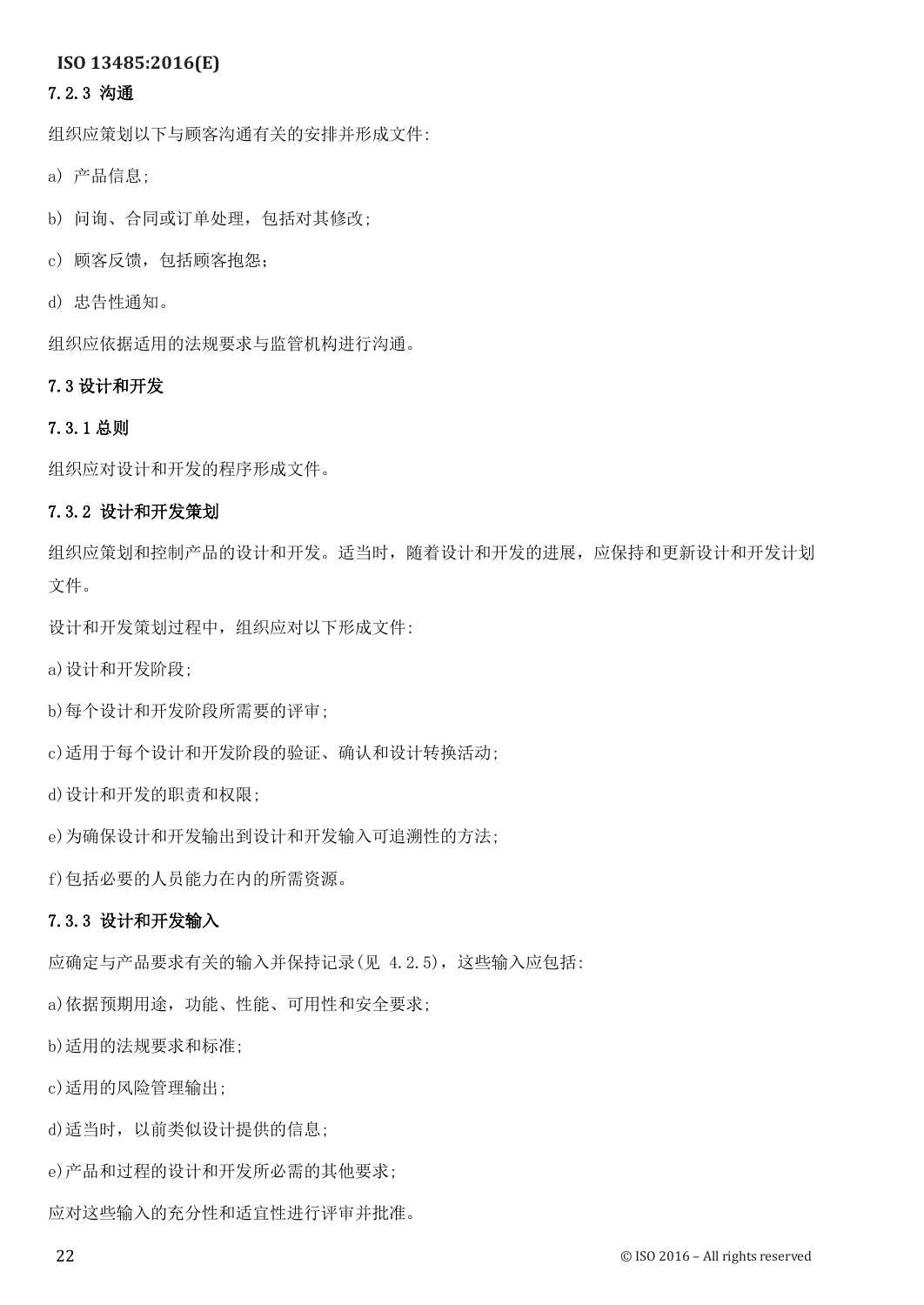要求应完整、明确,能被验证或确认,并且不能自相矛盾。

注: 进一步信息见 IEC 62366–1。

#### 7.3.4 设计和开发输出

设计和开发输出应:

a)满足设计和开发输人的要求;

b)给出采购、生产和服务提供适当的信息;

c)包含或引用产品接收准则;

d)规定对产品的安全和正常使用所必需的产品特性;

设计和开发输出的形式应适合于设计和开发输入的验证,并应在发布前批准

应保持设计和开发输出的记录(见 4.2.5)。

#### 7.3.5 设计和开发评审

在适宜的阶段,应依据策划和文件化的安排,对设计和开发进行系统的评审,以便:

a)评价设计和开发的结果满足要求的能力;

b)识别和提出必要的措施。

评审的参加者应包括与所评审的设计和开发阶段有关的职能的代表和其他的专家。

评审结果及任何必要措施的记录应予保持(见 4.2.5)。

#### 7.3.6 设计和开发验证

为确保设计和开发输出满足设计开发输入的要求,应依据所策划和文件化的安排对设计和开发进行验证。 组织应将验证计划形成文件,包括方法、接收准则,适当时,为确定抽样量所采用的统计技术与原理。 如果预期用途需要医疗器械与其他医疗器械连接或接合,验证应包含依此连接或接合时,证实设计输出 满足设计输入的内容。

验证结果和结论以及必要措施的记录应予保持。(见 4.2.4 和 4.2.5).

#### 7.3.7 设计和开发确认

为确保产品能够满足规定的适用要求或预期用途的要求,应依据所策划并文件化的安排对设计和开发进 行确认。

组织应将确认计划形成文件,包括方法、接收准则,适当时,为确定抽样量所采用的统计技术与原理。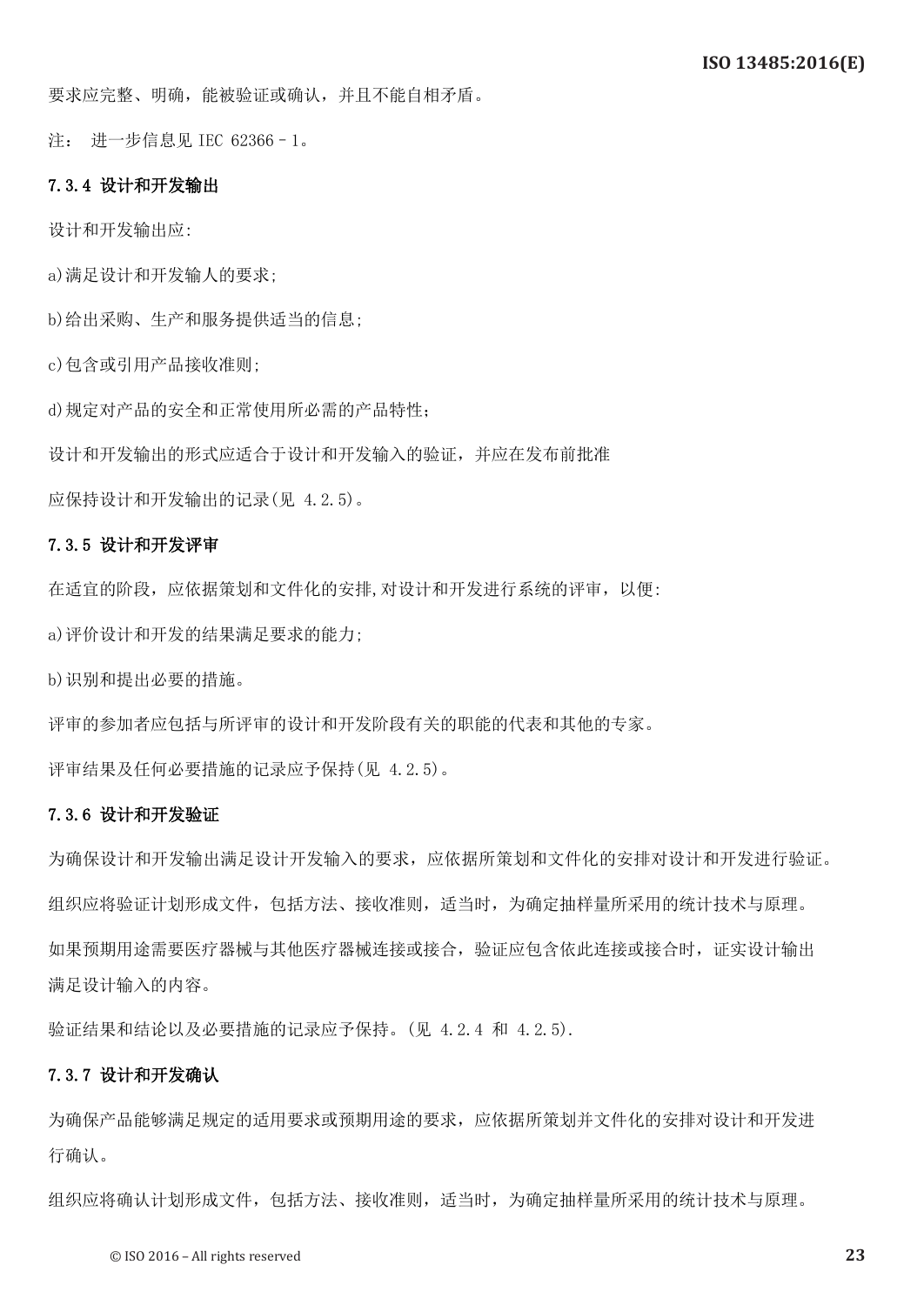应对代表性产品进行设计确认,代表性产品包括最初的生产单位、批或其他等同物。应记录用于进行确 认的产品的合理性(见 4.2.5).

作为设计和开发确认的一部分,组织应按照适用的法规要求进行临床评价或性能评价。

用于临床评价或性能评价的医疗器械不应视作放行给顾客使用。

如果预期用途需要医疗器械与其他医疗器械连接或接合,确认应包含依此连接或接合时,证实规定的适 用要求或预期用途已得到满足的内容。

确认应在产品交付给客户使用之前完成。

确认结果及必要措施的记录应予保持(见 4.2.4 和 4.2.5).

#### 7.3.8 设计和开发转换

组织应将设计和开发输出到制造的转换程序形成文件。这些程序应确保设计和开发的输出在成为最终生 产规范之前以适用于生产的方式经过验证,并且生产能力能满足产品要求。

转换的结果和结论应予以记录(见 4.2.5)。

#### 7.3.9 设计和开发更改的控制

组织应将控制设计和开发变更的程序形成文件。组织应确定与医疗器械的功能、性能、可用性、安全和 适用的医疗器械法规要求和其预期使用有关的重要变更。

设计和开发变更应被识别,实施前, 这些变更应:

a) 经过评审;

b) 经过验证;

c) 适当时,经确认;

d) 经过批准。

设计和开发变更的评审应包括过程中或已经配送的部件和产品的变化和风险管理和产品实现过程的输入 和输出的变化的影响的评价,

更改的评审结果及任何必要措施的记录应予保持 (见 4.2.5).

设计和开发更改的评审应包括评价更改对产品组成部分和在制品或已交付产品的影响,评价更改对风险 管理的输入/输出和产品实现的过程的影响。

#### 7.3.10 设计和开发文件

组织应保持每一医疗器械类型或医疗器械族的设计和开发文件,此文件应包括或引用为证实符合设计和 开发要求所产生的记录,以及设计和开发变更的记录。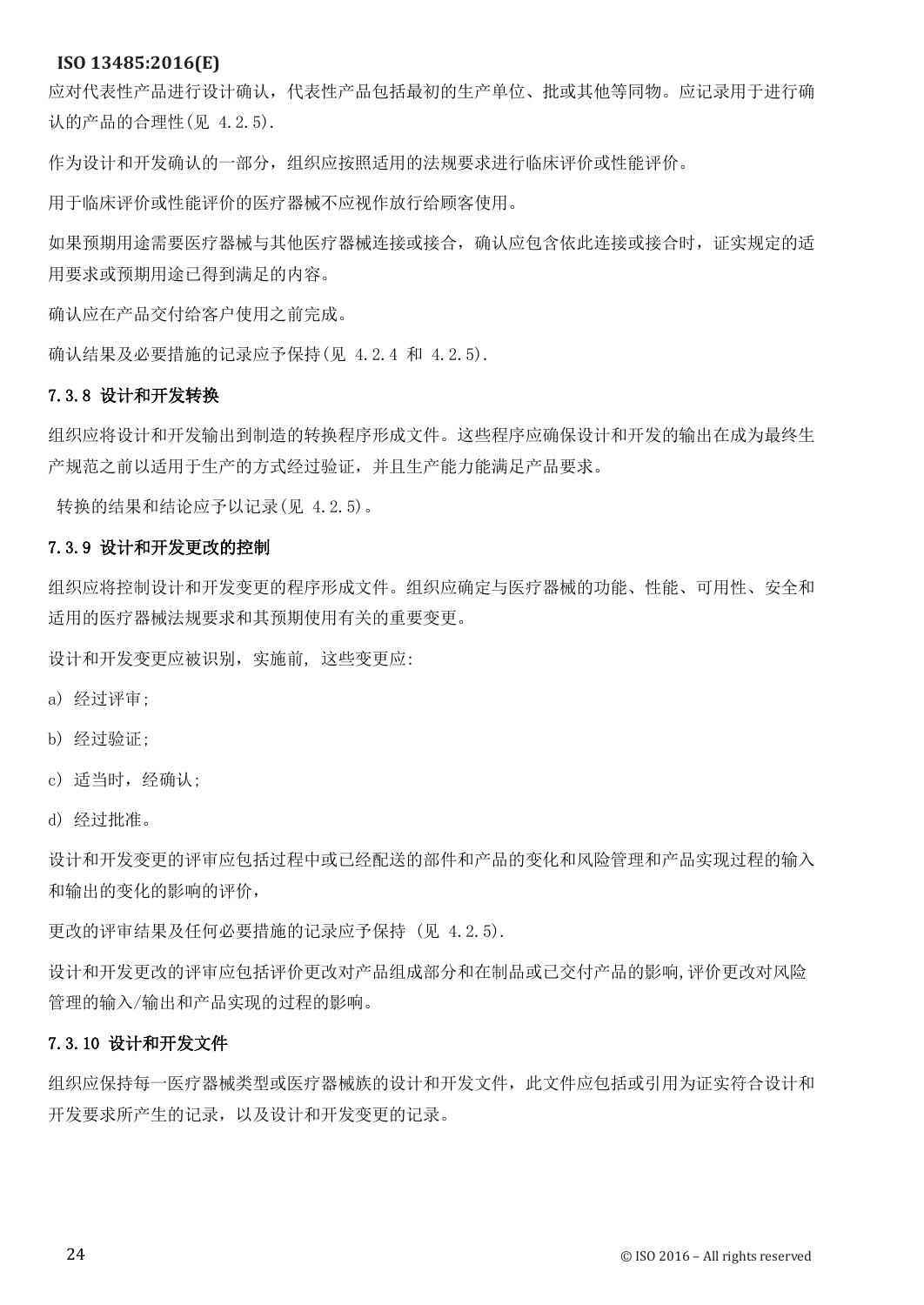#### 7.4 采购

#### 7.4.1 采购过程

组织应形成文件的程序 (见 4.2.4),以确保采购的产品符合规定的采购信息。

组织应建立评价和选择供方的准则,准则应:

a)基于供方提供符合组织要求产品的能力;

b)基于供方的绩效;

c)基于采购产品对医疗器械质量的影响;

d)与医疗器械有关风险相一致。

组织应对供方的监视和再评价进行策划。采购产品满足要求方面的供方绩效应予以监视。监视的结果应 作为供方再评价过程的输入。

应表述不满足的采购要求和相应的有对应风险的采购产品的供方,并符合适用的法规要求。

对供方评价的结果、选择、监视和再评价的记录或因这些活动所采取的任何必要措施的记录应予保持 (见 4.2.5)。

#### 7.4.2 采购信息

采购信息应表述或引用拟采购的产品,适当时包括:

a)产品规范;

b)产品接受准则、程序、过程和设备的要求;

c)供方人员资质的要求;

d)质量管理体系的要求。

在与供方沟通前,组织应确保所规定的采购要求是充分与适宜的。

适当时,任何影响采购产品符合规定采购要求的能力的变更,在实施之前,采购信息应包含书面的协议, 由供方告知组织采购产品的变化。

按照 7.5.9 规定的可追溯性要求的程度,组织应以文件(见 4.2.4)和记录(见 4.2.5)的形式保持相关的 采购信息,。

### 7.4.3 采购产品的验证

组织应建立并实施检验或其他必要的活动,以确保采购的产品满足规定的采购要求。验证活动的范围和 程度应基于供方的评价结果和与采购产品的风险相一致。

当组织意识到采购产品发生任何变化时,组织应确定这些变化是否影响产品实现过程或医疗器械。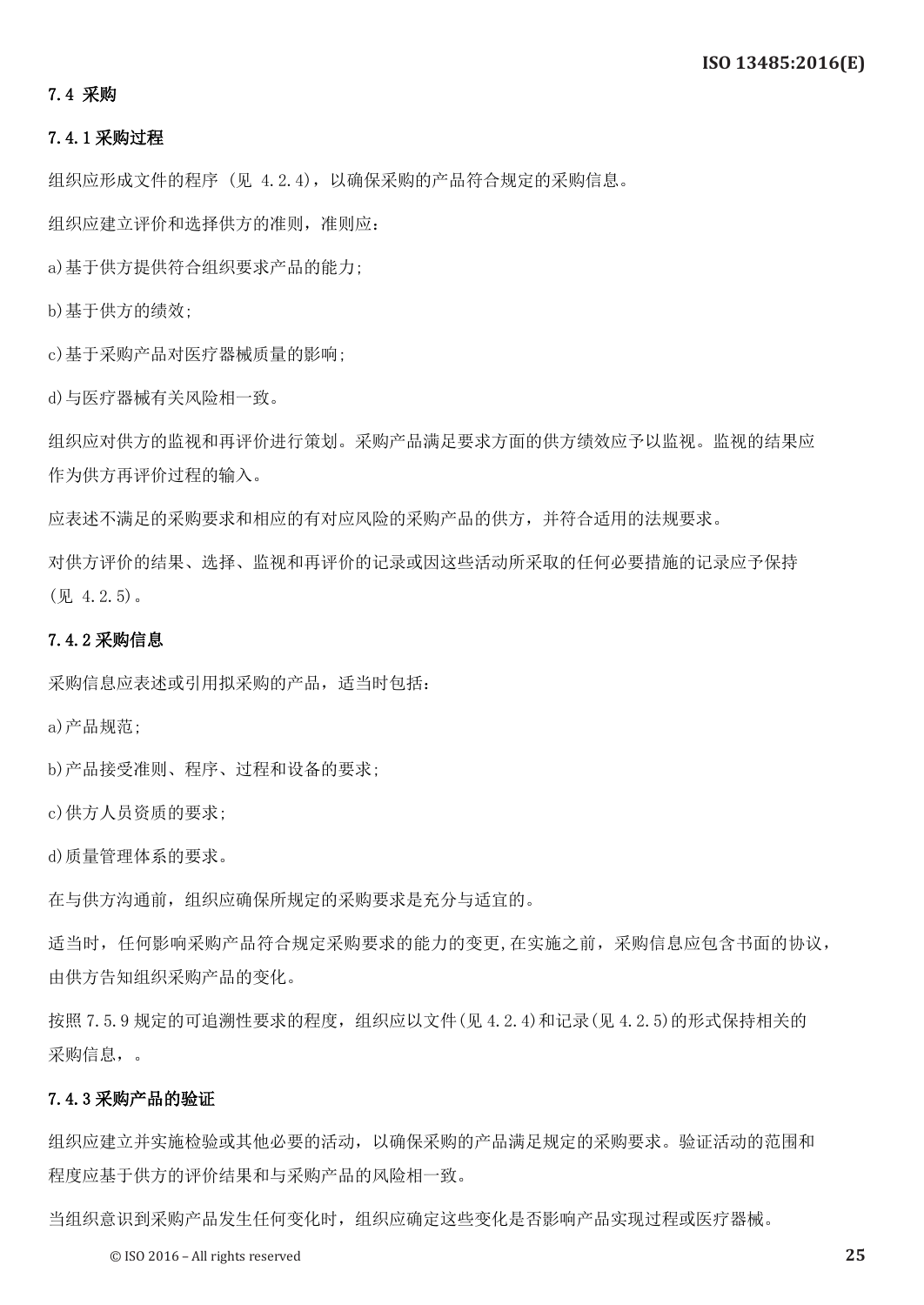当组织或其顾客拟在供方的现场实施验证时,组织应在采购信息中对拟验证的安排和产品放行的方法作 出规定。

应保持验证记录 (见 4.2.5)。

#### 7.5 产品和服务提供

#### 7.5.1 生产和服务提供的控制

为确保产品符合规范,应对生产和服务的提供进行策划、实施、监视和控制。适当时,生产控制应包括, 但不限于:

a)用于生产控制的程序/方法的文件 (见 4.2.4);

b)经认定的基础设施;

c)对过程参数和产品特性进行监视和测量;

d)获得和使用监视和测量装置;

e)按照规定进行标签和包装操作;

f)放行、交付和交付后活动的实施。

组织应建立并保持每一(或一批)医疗器械的记录(见 4.2.5),以提供 7.5.9 中规定的可追性的范围和 程度的记录,并标明生产数量和批准销售的数量。记录应经过验证和批准。

#### 7.5.2 产品的清洁

组织应使产品清洁或产品污染控制的要求形成文件,如果:

a)在灭菌和或使用前由组织进行产品清洁;

b)以非无菌形式提供的和在灭菌或使用先进行清洁处理的产品;

c)在灭菌或使用前不能被清洁的产品,使用时清洁是至关重要的;

d)以非无菌形式提供的产品,其清洁是至关重要的;

e)制造过程中从产品中除去加工助剂。

如产品是按照上述 a)或 b)要求进行清洁的,则在清洁处理前不必满足 6.4.1 要求。

## 7.5.3 安装活动

适当时,组织应将医疗器械安装和安装验证接收准则的要求形成文件。

如果经同意的顾客要求允许除组织或其供方以外的外部方安装医疗器械时,则组织应对医疗器械安装和 安装验证提供形成文件的要求。

应保持由组织或其供方完成的安装和验证记录(见 4.2.5)。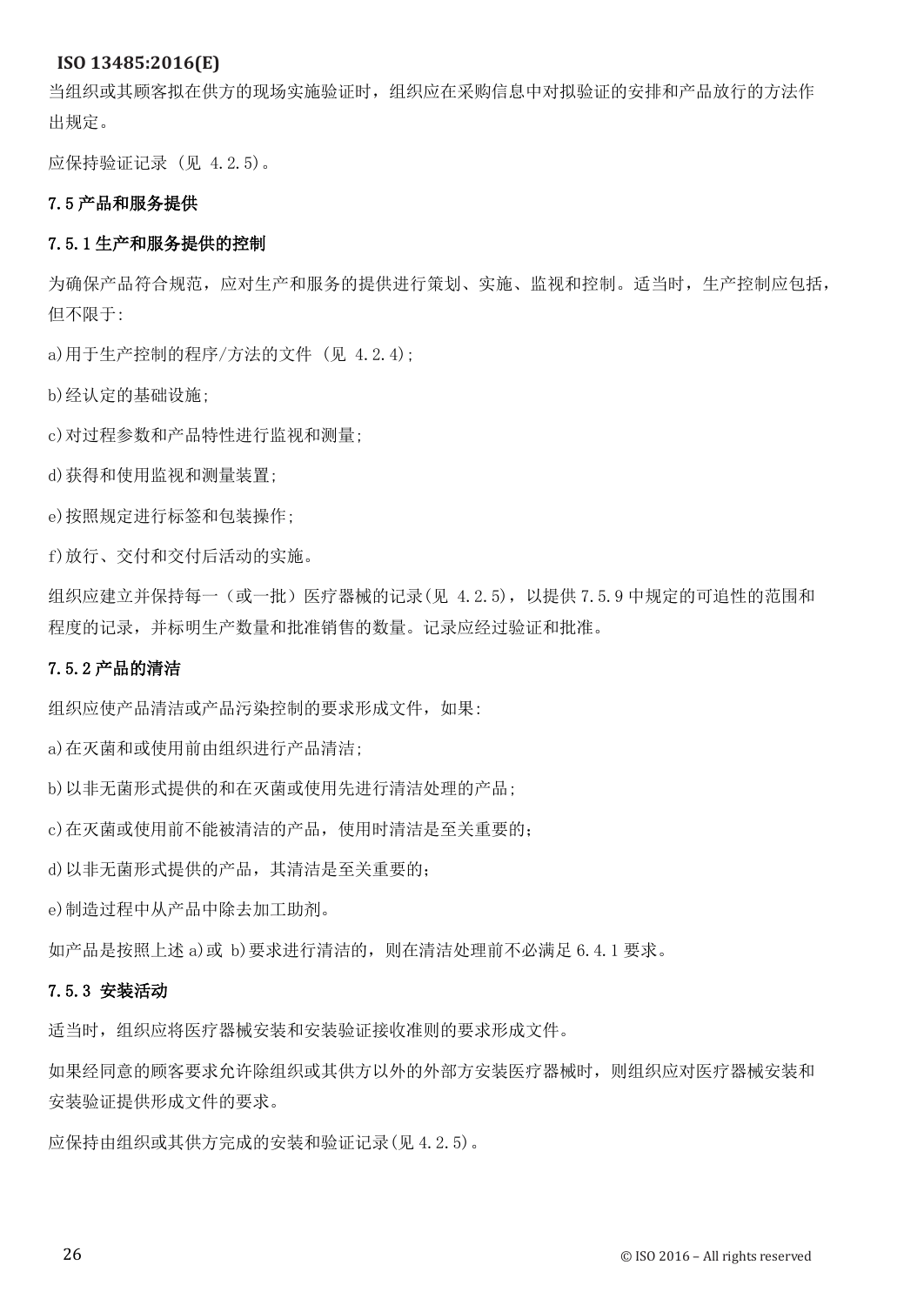#### 7.5.4 服务活动

在规定有服务要求的情况下, 必要时,组组织应建立用于服务提供活动并验证该服务是否满足规定要求的 形成文件的程序、参考材料和测量程序。

组织应分析组织或其供方实施服务活动的记录:

a)确定信息是否作为抱怨进行处理;

b)适当时,作为改进过程的输入。

应保持组织或其供方所开展的服务活动的记录(见 4.2.5).

#### 7.5.5 无菌医疗器械的专用要求

组织应保持每一灭菌批的灭菌过程参数记录(见 4.2.5),灭菌记录应可追溯到医疗器械的每一生产批。

#### 7.5.6 生产和服务提供过程的确认

当生产和服务提供过程的输出不能或没有被后续的监视或测量加以验证时,因此,缺陷在产品使用中或 服务已交付之后才会显现。

确认应能证实这些过程持续实现所策划的结果的能力。

组织应将过程的确认程序形成文件,包括:

a)为过程的评审和批准所规定的准则;

b)设备的鉴定和人员资质;

c)使用特定的方法、程序和接受准则;

d)适当时,为确定抽样量所采用的统计技术与原理

e)记录的要求(见 4.2.5);

f)再确认,包括再确认的准则;

g)过程变更的批准。

组织应将用于生产和服务提供中的计算软件的确认形成文件化的程序。此软件的确认应在初次使用前确 认,适当时,在此软件发生变更或应用后。与软件确认和再确认的特定方法和活动应与应用此软件有关 的风险相一致,包括对产品符合规范能力的影响。

确认的必要措施和确认的结果和结论的记录应予以保持 (见 4.2.4 和 4.2.5)。

#### 7.5.7 灭菌和无菌屏障系统的过程确认的专用要求

组织应将灭菌和无菌屏障系统的过程确认的程序形成文件(见 4.2.4)。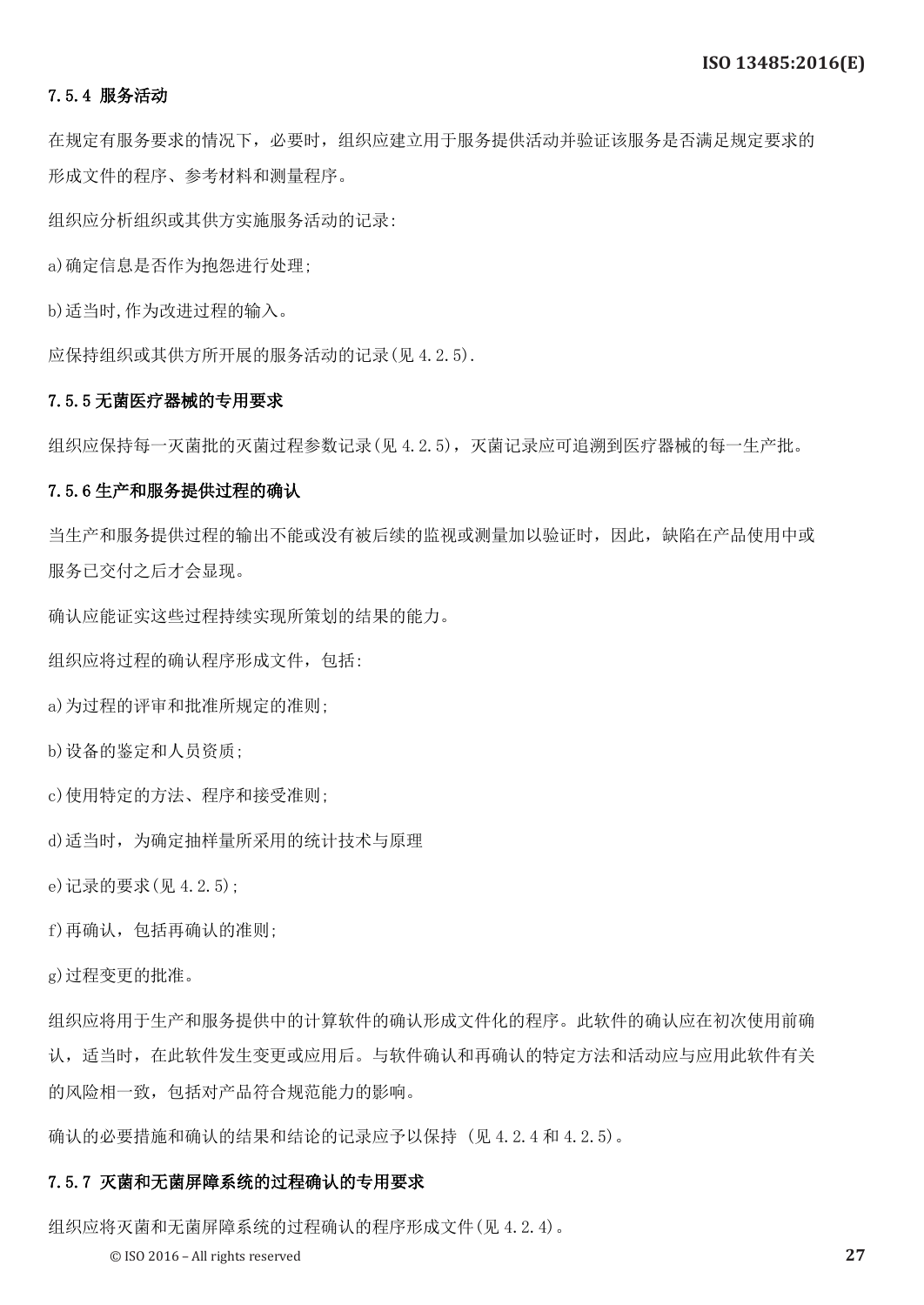适当时,灭菌过程和无菌屏障系统应在实施前以及随后产品或过程变更之前经过确认。

确认结果和结论以及因确认所采取的必要措施的记录应予以保持(见 4.2.4 和 4.2.5)。

注: 进一步信息见 ISO 11607-1 和 ISO 11607-2。

#### 7.5.8 标识

组织应将产品标识的程序形成文件,并在产品实现的全过程中使用适宜的方法识别产品。

在产品实现的全过程中,组织应根据监视测量的要求识别产品状态。在产品的整个生产、贮存、安装和 服务过程中,应保持产品的状态标识,以确保只有通过必需的检验和试验或经授权让步放行的产品才能 被发送、使用或安装。

若有适用的法规要求规定,组织应对分配医疗器械唯一性标识的系统形成文件。

组织应形成文件的程序,以确保返回组织的医疗器械均能被识别,且能与合格的产品区分开来。

#### 7.5.9 可追溯性

#### 7.5.9.1 总则

组织应将可追溯性程序形成文件,这些程序应规定符合适用的法规要求的可追溯性的范围,程序和所保 持的记录,(见 4.2.5).

#### 7.5.9.2 植入性医疗器械的专项要求

可追溯性所要求的记录,应包括可能导至医疗器械不满足其规定的安全和性能要求的组件、材料和所采 用的工作环境条件的记录。

组织应要求分售服务的供方或经销商保持医疗器械分销记录以便追溯,当检查需要时,可获得此记录。 货运包装收件人的名字和地址的记录应予以保持(见 4.2.5)。

#### 7.5.10 顾客财产

当顾客财产在组织的控制或使用下,组织应识别、验证、保护和维护供其使用的或构成产品一部分的顾 客财产。如果顾客材料发生丢失、损坏或发现不适用情况时,应报告顾客,并保持纪录(见 4.2.5)。

#### 7.5.11 产品防护

在加工、贮存、处理和销售中,组织应对产品符合要求的防护程序形成文件。防护应适用于医疗器械的 组成部分。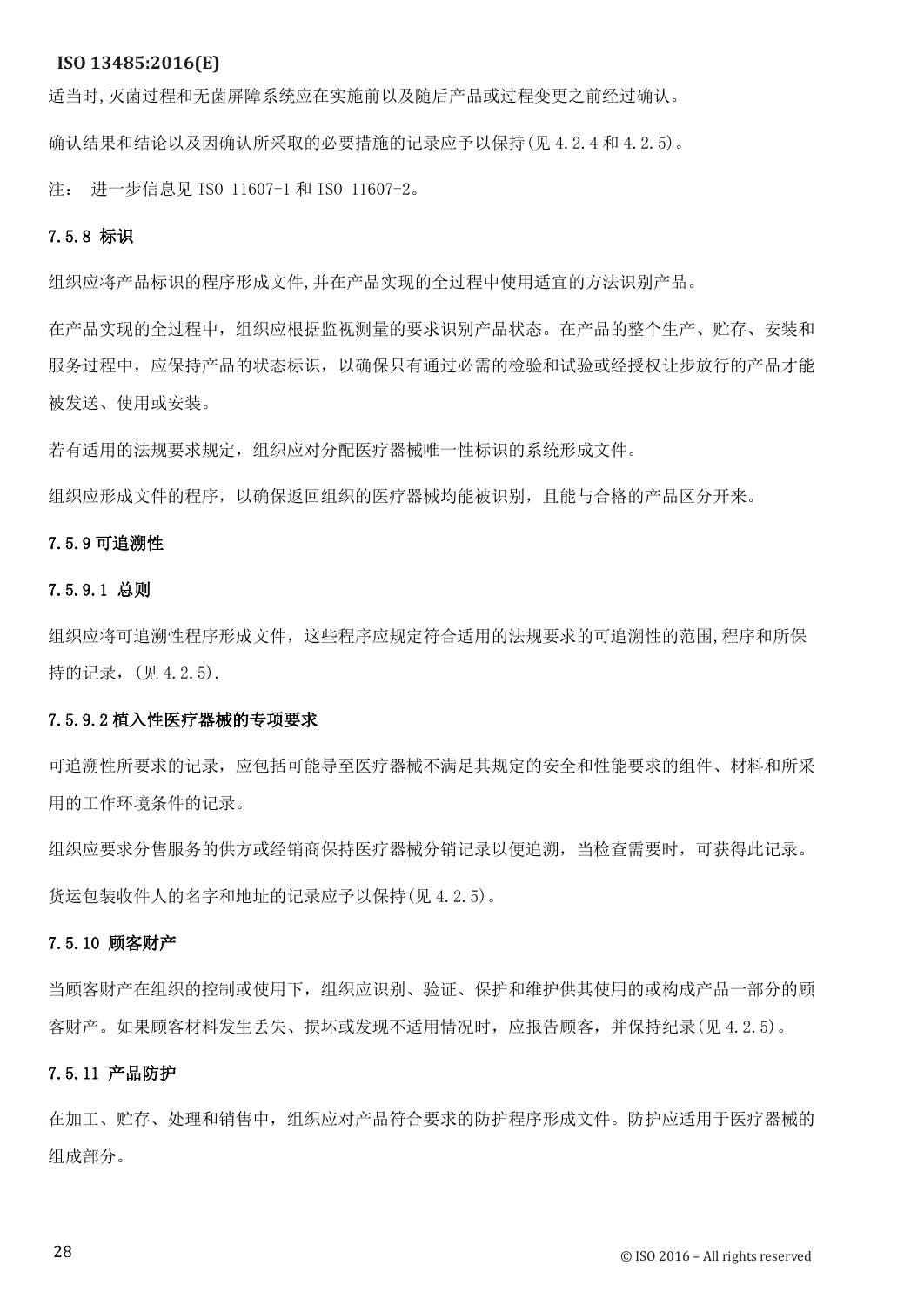在加工、贮存、处理和分销中,当产品暴露在预期处境和危害时,组织应通过以下方面来保护产品避免 改变、污染或损坏:

a)设计和构建适当的包装和货运容器;

b)如果仅用包装不能提供防护,应对所需的特殊条件要求形成文件。

如果有特殊条件要求,则应被控制和记录 (见 4.2.5)。

#### 7.6 监视和测量设备的控制

组织应确定监视和测量以及所需的监视和测量装置,为产品符合确定的要求提供证据。

组织应将程序形成文件,以确保监视和测量活动可行并以与监视和测量的要求相一致的方式实施。

为确保结果有效,必要时,测量设备应:

a)对照能溯源到国际和/或国家标准的测量标准,按照规定的时间间隔或在使用前进行校准或检定。当 不存在上述标准时,应记录校准或检定的依据(见 4.2.5);

b)进行调整或必要时再调整;这样的调整或再调整应予以记录(见 4.2.5);

c)获得标识,以确定其校准状;

d)防止可能使测量结果失效的调整;

e)在搬运、维护和贮存期间防止损坏或失效。

组织应依据所形成文件的程序进行校准或验证。

此外,当发现设备不符合要求时,组织应对以往测量结果的有效性进行评价和记录。组织应对该设备和 任何受影响的产品采取适当的措施。

校准和检定结果的记录应予以保持(见 4.2.5).

组织应对用于监视测量要求的计算机软件的应用确认的程序形成文件。这类软件应在初次使用前进行确 认,适当时,在这类软件变更后或应用时进行确认。

软件确认和再确认有关的特定方法和活动应与软件使用相关的风险保持一致,包括对产品符合规范能力 的影响在内的风险。

结果和确认的结论以及因确认所采取的必要措施的记录应予以保持 (见 4.2.4 和 4.2.5)。

注:进一步信息见 ISO 10012。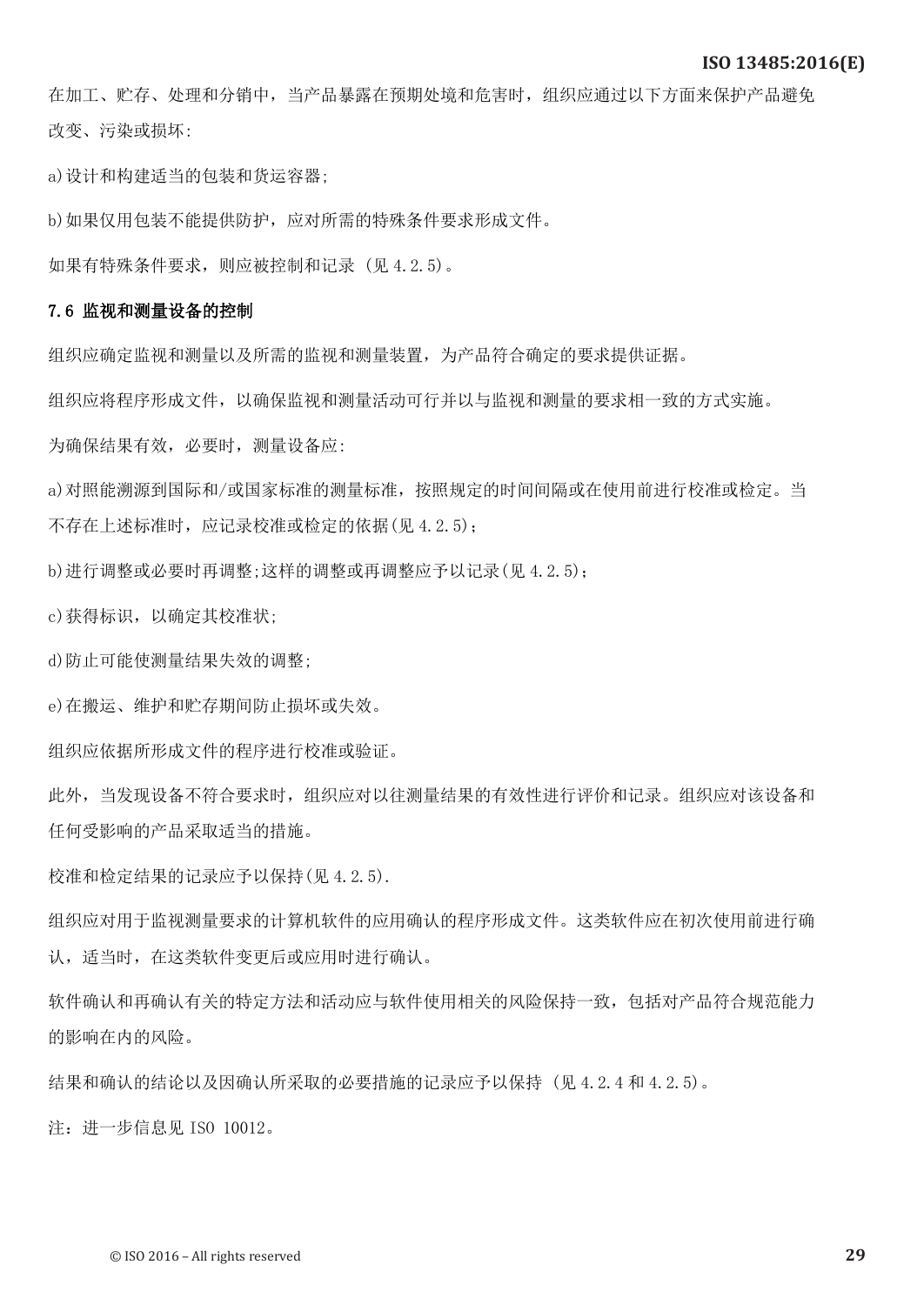# 8 测量、分析和改进

#### 8.1 总则

组织应策划并实施以下方面所需的监视、测量、分析和改进过程:

a)证实产品的符合性;

b)确保质量管理体系的符合性;

c)保持质量管理体系的有效性.

这应包括对统计技术在内的适当方法及其应用程度的确定。

#### 8.2 监视和测量

#### 8.2.1 反馈

作为对质量管理体系业绩的一种测量,组织应对有关组织是否已满足顾客要求的信息进行监收集和监视。 应将获取和利用这种信息的方法形成文件。

组织应将反馈系统的程序形成文件。这样的反馈过程应包括收集来自于生产和生产后活动数据的规定。 反馈过程所收集的信息应能为监视和保持产品要求以及产品实现或改进过程提供风险管理潜在的输入。

如果适用法规要求组织获得来自生产后活动的特定经验,此经验的评审应构成反馈过程的一部分。

### 8.2.2 抱怨处理

组织应将依据适用的法规要求及时处理抱怨的程序形成文件。

这些程序应至少包含以下要求和职责:

a)接收和记录信息;

b)评价信息以确定反馈是否构成抱怨;

c)调查抱怨;

d)确定将信息报告给适当的监管机构的需求;

e)处理与抱怨相关产品;

f)确定开展纠正或纠正措施的需求。

如果抱怨未经调查,应将其理由形成文件。任何因抱怨处理过程所产生的纠正或纠正措施应形成文件。

如果调查确定抱怨是组织外的活动所致, 相关信息应在组织和相关外部方之间交换。

抱怨处理记录应予保持(见 4.2.5)。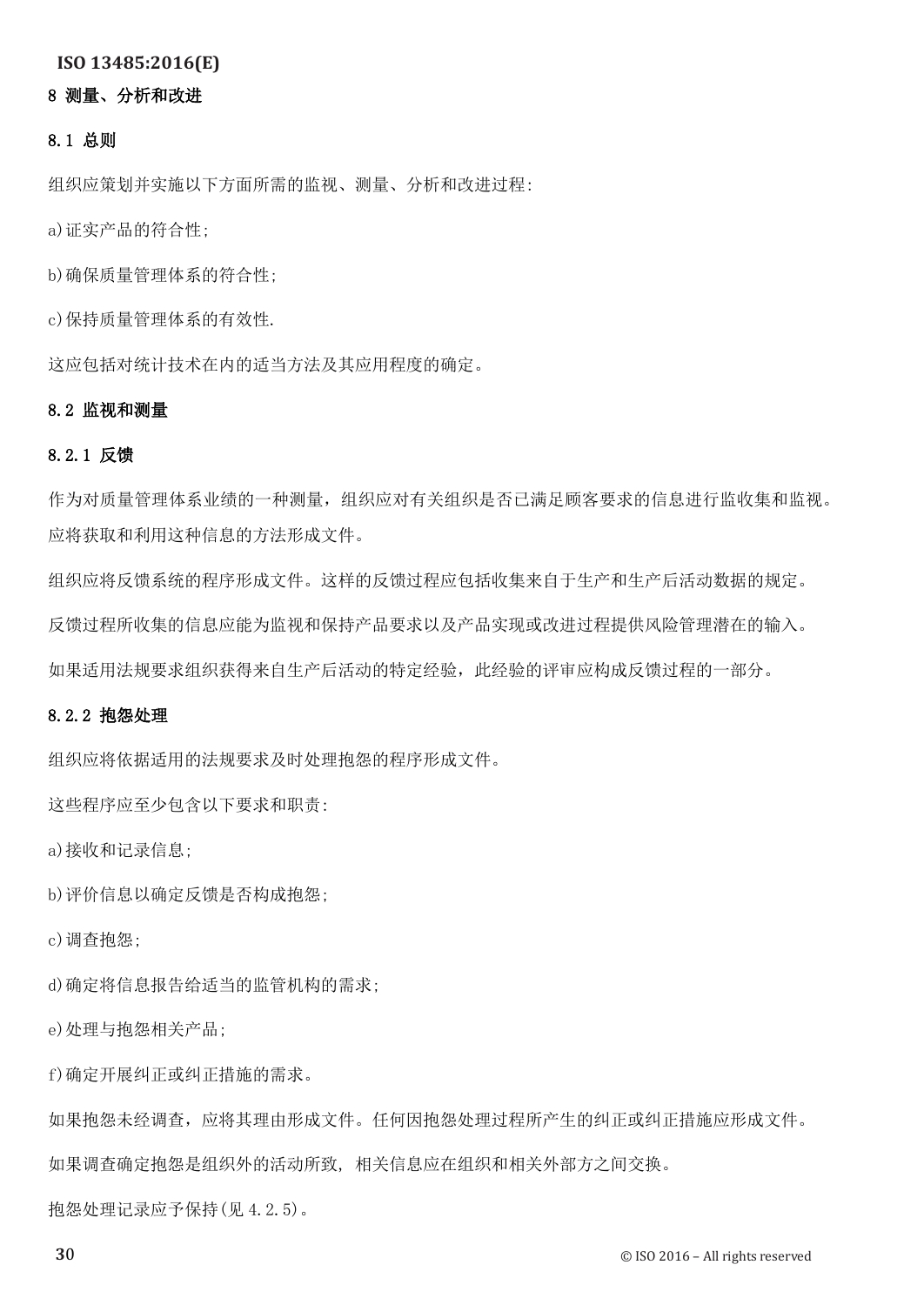### 8.2.3 报告监管机构

如果适用的法规要求将符合规定的不良事件报告准则的抱怨进行告示或发布忠告性通知, 组织应通知适 当的监管机构的程序形成文件。

报告监管机构的记录应予保持 (见 4.2.5)。

#### 8.2.4 内部审核

组织应按策划的时间间隔进行内部审核,以确定质量管理体系是否:

a)符合策划和文件化的安排、本标准的要求以及组织所建立的质量管理体系的要求和适用的法规要求; b)得到有效实施与保持。

组织应将程序形成文件,以表述策划、实施审核以及报告审核结果的职责和要求。

考虑拟受审区域和过程的状态和重要性以及以往审核的结果,应对审核方案进行策划。应规定和记录审 核的准则、范围、间隔和方法(见 4.2.5),审核员的选择和审核的实施应确保审核过程的客观性和公正 性。审核员不应审核自己的工作。

审核及其结果的记录,包含过程的识别和受审核区域及其结论的记录,应予以保持。 (见 4.2.5)。

负责受审区域的管理者应确保及时采取任何必要的纠正和纠正措施,以消除所发现的不合格及其原因。 跟踪活动应包括对所采取措施的验证和验证结果的报告。

注: 进一步信息见 ISO 19011。

#### 8.2.5 过程的监视和测量

组织应采用适宜的方法对质量管理体系过程进行监视,适当时,对质量管理体系过程进行测量。这些方 法应证实过程实现所策划结果的能力。当未达到所策划的结果时,适当时,应采取纠正和纠正措施。

#### 8.2.6 产品的监视和测量

组织应对产品的特性进行监视和测量,以验证产品要求已得到满足。这种监视和测量应依据所策划的文 件化的安排和文件化的程序,在产品实现过程的适当阶段进行。

应保持符合接收准则的证据。授权放行产品的人员身份应予以记录(见 4.2.5)。适当时,记录应识别用 于开展测量活动的测试设备。

只有在已策划的文件化的安排已圆满完成时,才能放行产品和交付服务。

对于植入性医疗器械,组织应记录检验和试验人员的身份。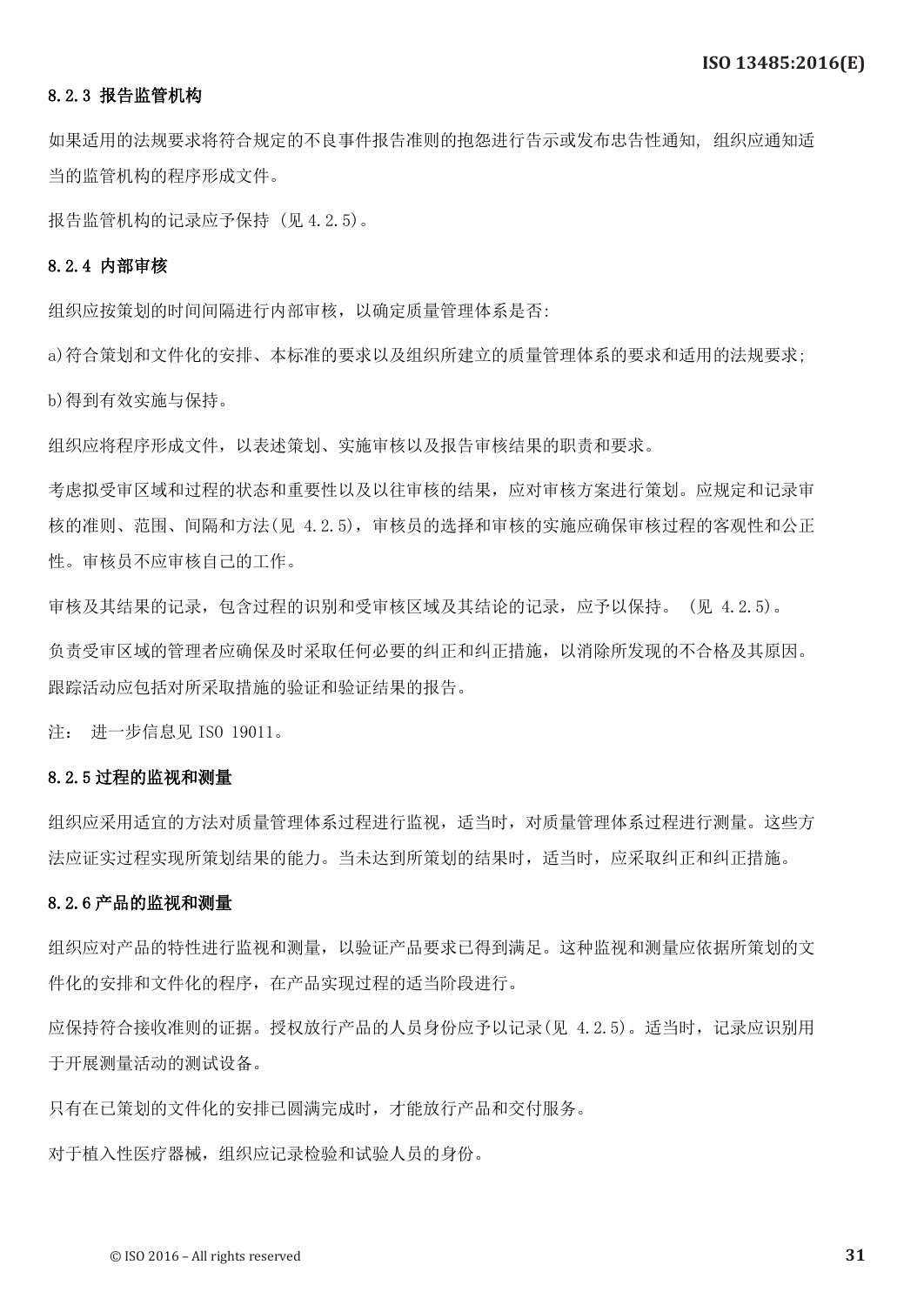# 8.3 不合格品控制

#### 8.3.1 总则

组织应确保不符合产品要求的产品得到识别和控制,以防止其非预期的使用或交付。组织应将规定不合 格品控制以及规定不合格品识别、文件证明、隔离、评价和处置不合格品相关职责和权限的程序形成文 件。

不合格的评价应包括决定采取调查的需求和通知对此不合格负责的任何外部方。

应保持不合格的性质以及随后采取任何措施的记录,包括评价、任何调查和决定理由的记录(见 4.2.5)。

#### 8.3.2 交付前不符合产品的响应措施

组织应按以下一个或多个方式处理不合格品:

a)采取措施消除已发现的不合格;

b)采取措施防止其原预期使用或应用;

c)授权让步使用、放行或接受不合格品。

组织应确保不合格品仅在已提供其合理性、获得批准并且满足适用的法规要求情况下,才能实施让步接 收。

让步接受和授权让步人员身份的记录应予以保持(见 4.2.5)。

#### 8.3.3 交付后不符合产品的响应措施

当交付或开始使用后发现不合格品时,组织应采取与不合格的影响或潜在影响相适应的措施。采取措施 的记录应予以保持 (见 4.2.5)。

组织应将符合适用的法规要求所发布的忠告性通知的程序形成文件。这些程序应能随时实施。与发布忠 告性通知有关的措施记录应予以保持。(见 4.2.5).

#### 8.3.4 返工

基于返工对产品潜在的不利影响的考虑,组织应依据文件化的程序实施返工。这些(返工)程序应经历 和原程序相同的评审和批准。

返工结束后,产品应经过验证以确保其符合适用的接收准则和法规要求。

应保持返工的记录 (见 4.2.5)。

#### 8.4 数据分析

组织应将确定、收集和分析适当的数据,以证实质量管理体系的适宜性和有效性的程序形成文件。程序 应包含统计技术及其应用范围和程度在内的适当方法的确定。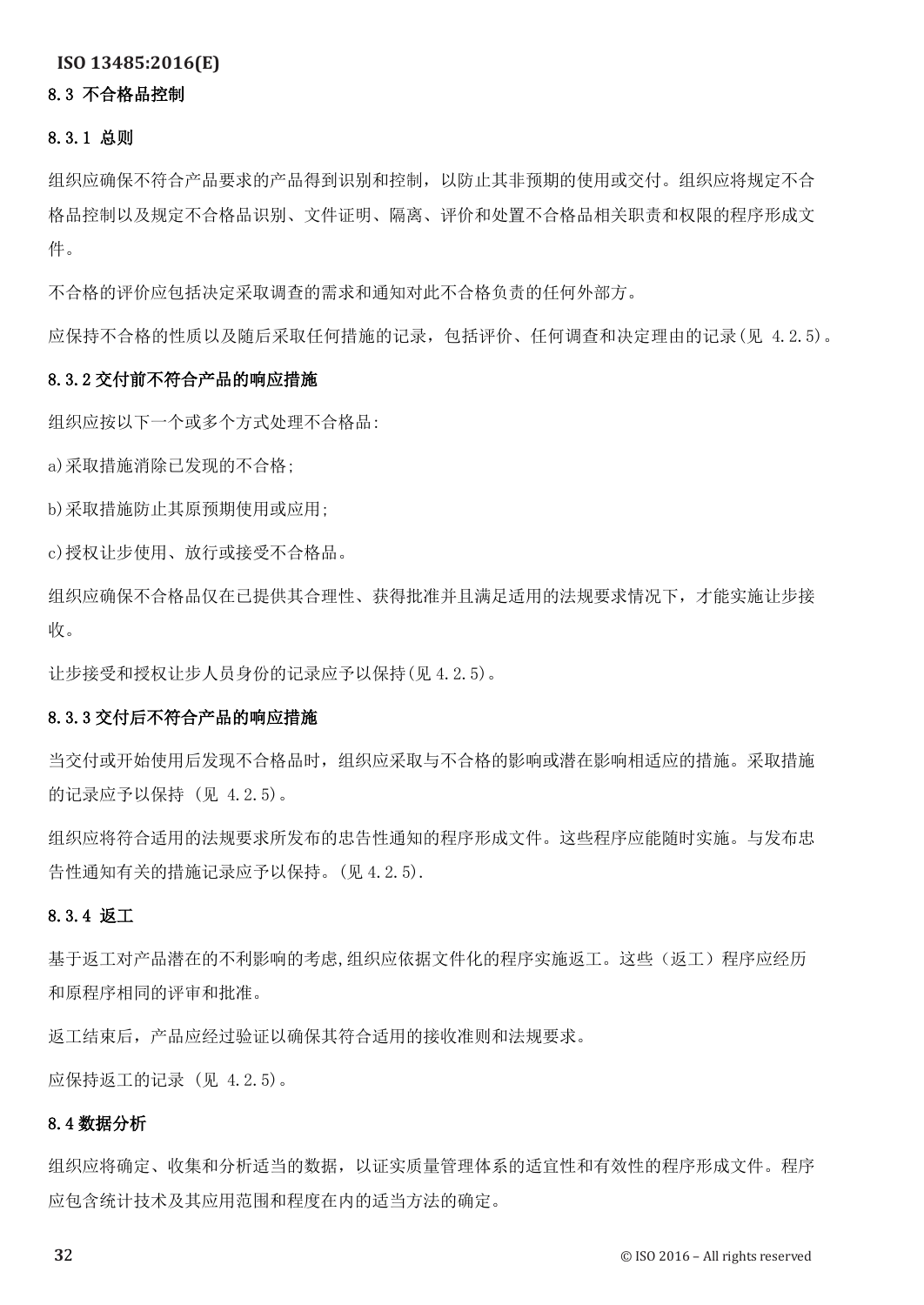数据分析应包括由监视测量所产生的数据和其他相关来源的数据,至少包括以下方面的输入:

a) 反馈;

b) 与产品要求的符合性;

c) 过程和产品的特性及趋势,包括采取预防措施的机会;

- d) 供方;
- e) 审核;

f) 适当时,服务报告.

如果数据分析显示质量管理体系不适宜,不充分或不有效,组织应按 8.5 的要求将此分析作为改进的输 入。

数据分析结果的记录应予保持 (见 4.2.5)。

#### 8.5 改进

#### 8.5.1 总则

组织应利用质量方针、质量目标、审核结果、上市后监督、数据分析、纠正和预防措施以及管理评审来 识别和实施任何必要的更改,以确保和保持质量管理体系的持续适宜性、充分性和有效性以及医疗器械 的安全和性能。

#### 8.5.2 纠正措施

组织应采取措施,以消除不合格的原因,防止不合格的再发生。应及时采取任何必要的纠正措施。纠正 措施应与所遇到不合格的影响程度相适应:

组织应编制形成文件的程序,以规定以下方面的要求:

a)评审不合格(包括顾客抱怨);

b)确定不合格的原因;

c)评价确保不合格不再发生的措施的需求;

d)策划并对所需的措施形成文件,实施措施,适当时,包括更新文件;

e)验证纠正措施未对满足适用的法规要求的能力或医疗器械的安全和性能带来不利影响;

f)评审所采取的纠正措施的有效性。

任何调查和采取措施的记录应予保持(见 4.2.5)。

#### 8.5.3 预防措施

组织应确定措施,以消除潜在不合格的原因,防止不合格发生。预防措施应与潜在问题的影响程度相适 应。

组织应形成文件的程序,以描述以下要求:

a)确定潜在不合格及其原因;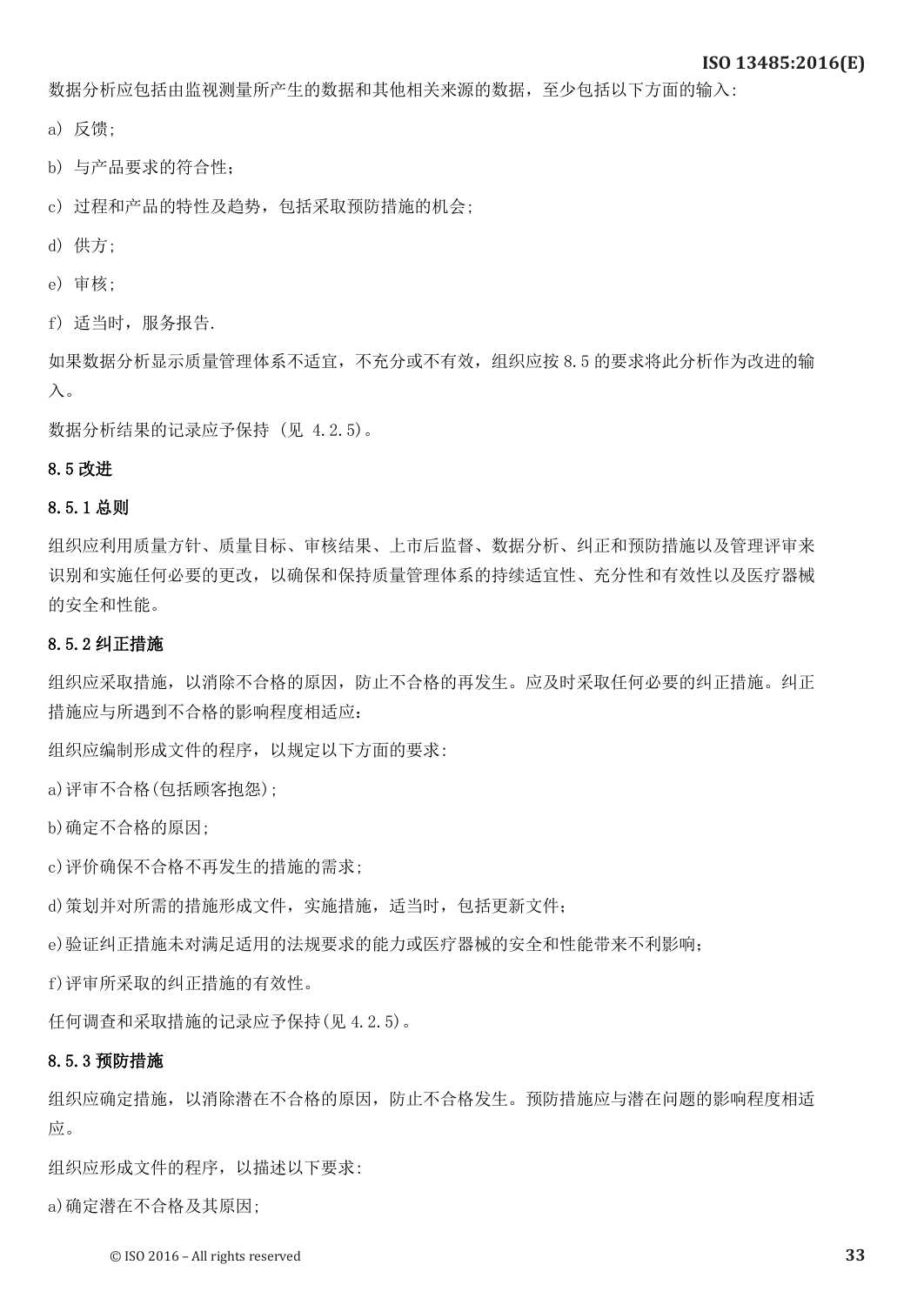b)评价防止不合格发生的措施的需求;

c)策划并对所需的措施形成文件,实施措施,适当时,包括更新文件;

d) 验证纠正措施未对满足适用的法规要求的能力或医疗器械的安全和性能带来不利影响;

e)适当时, 评审所采取的预防措施的有效性。

任何调查和采取的措施的记录应予保持(见 4.2.5)。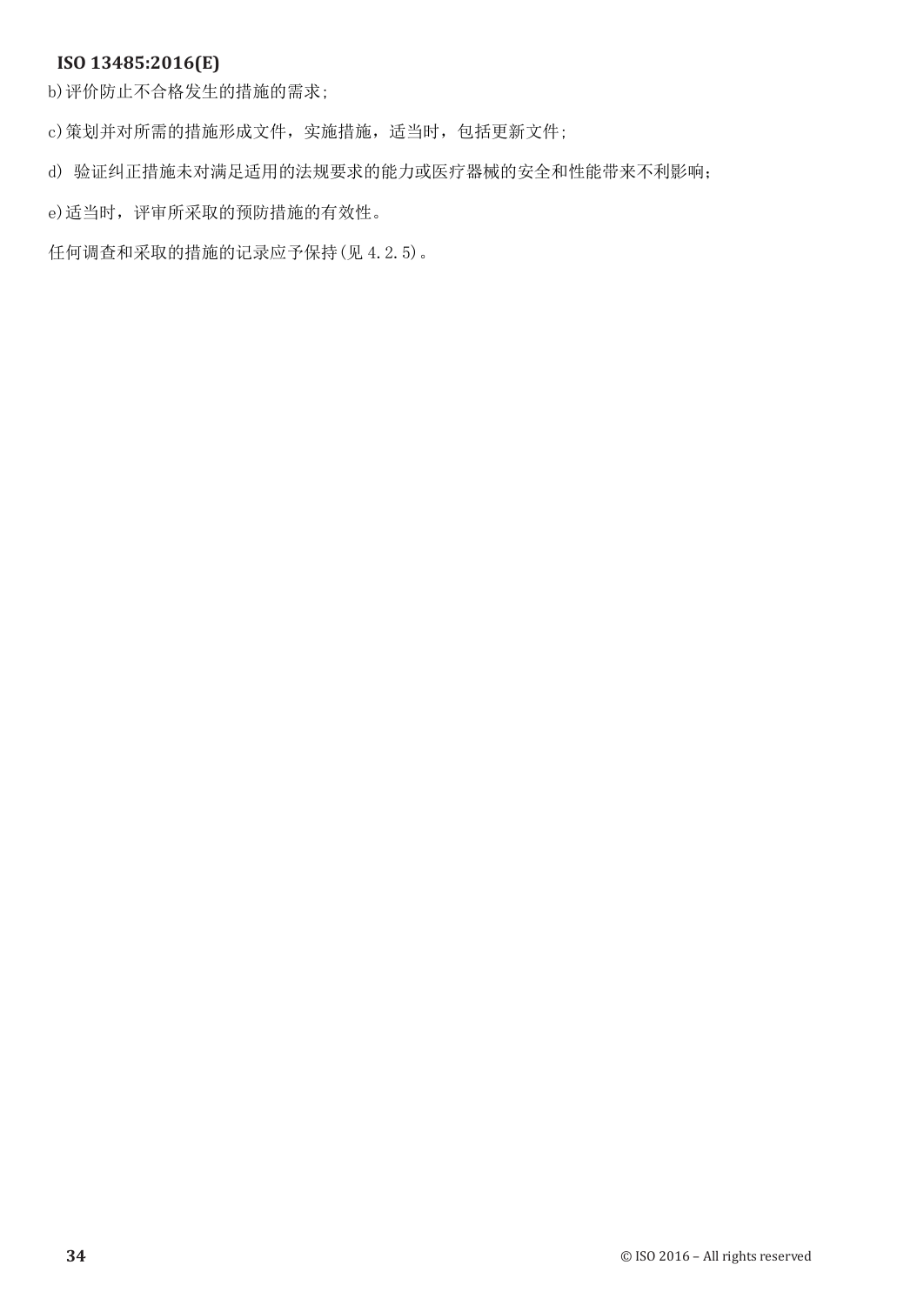# 附录 **A** (资料性附录)

# **ISO 13485:2003** 和 **ISO 13485:2016** 对比

| ISO 13485:2016 条例  | 与 ISO 13485: 2003 相比的变化                             |
|--------------------|-----------------------------------------------------|
| 前言                 | 说明第三版 ISO 13485 的作用                                 |
|                    | 增加更多有关组织性质在该标准和整个生命周期的要求细节                          |
|                    | 强调不在合同要求和自愿情况下,供应商或外部组织也可采用该标准要求                    |
|                    | 明确组织在质量管理法规要求方面的责任与义务                               |
|                    | 告知组织当地法规定义和责任要求的差异,促使组织了解这些定义将如何影响他们的质量             |
| 引言                 | 管理体系                                                |
| 0.1 总则             | 增加组织义务以满足组织自身的质量管理体系要求。                             |
|                    | 特别强调关注"产品安全性和产品性能满足顾客和相关法规要求"的必要性;                  |
|                    | 强调有关产品的安全性和性能的产品要求的重要性;                             |
|                    | 新增两个对质量管理体系的影响因素;                                   |
|                    | 阐明企业没有必要一定要按照该标准结构进行文件整理。                           |
|                    | 新增两个有关要求描述的标准;                                      |
|                    | 符合法规要求;                                             |
|                    | 强调组织进行风险控制必要性要求;                                    |
| 0.2 概念阐明           | 限制医疗器械安全和性能要求或可适用法规要求的应用风险;                         |
|                    | 说明术语"形成文件"应当包括建立、实施和维护;                             |
|                    | 说明适用于输出的"产品"是指被顾客需求或产品实现过程。                         |
| 0.3 过程方法           | 过程方法的扩充说明.                                          |
|                    | 说明 ISO13485:2016 和 ISO 9001 的关系:                    |
| 0.4 与 ISO 9001 的关系 | 指出在附录 B 中概述了 ISO 13485:2016 和 ISO 9001:2015 之间的结构关系 |
|                    | 标准中的斜字体是指 ISO 9001:2008 中己删除的内容;                    |
|                    | 明确该标准适用于医疗器械整个生命周期的一个或多个阶段;                         |
|                    | 明确该标准还可被提供产品的供应商或外部组织,包括质量管理体系相关服务机构采用:             |
|                    | 特别强调产品监测、维护和控制的责任;                                  |
| 1 范围               | 对不适用第6条和第8条要求的产品补充要求;                               |
|                    | 说明术语"法规要求"包括章程, 条例, 法令或指令, 并且限制"可适用法规要求"的对          |
|                    | 医疗器械安全和性能的质量管理体系的适用范围。                              |

#### 表A.1 ISO 13485:2016 和 ISO 13485:2003 对比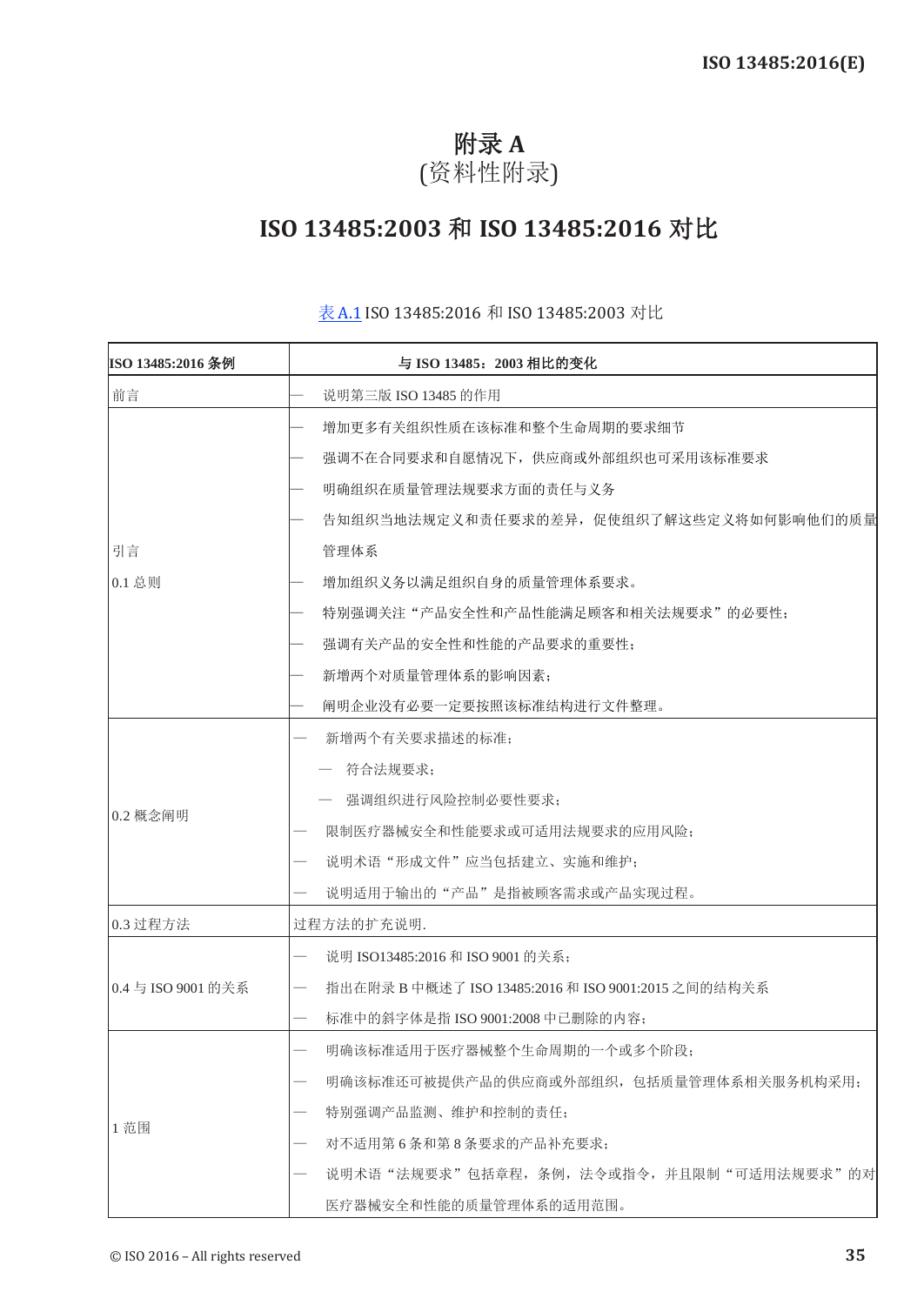| 3 术语和定义         |  | 增加了一些新的定义, 重新定义了一些旧定义。                  |
|-----------------|--|-----------------------------------------|
|                 |  | 增加组织职能文件的要求                             |
| 4 质量管理体系        |  | 需要"组织职能安排"的确定过程                         |
| 4.1 总的要求        |  | 需要"质量管理体系所需的基于风险控制的适当过程"的使用范围           |
|                 |  | 新增有关过程变化的要求                             |
|                 |  | 新增有关质量管理体系中应用软件确认的要求                    |
|                 |  | 新增文件控制要求中的记录控制                          |
|                 |  | 列出医疗器械文件清单                              |
| 4.2 文件要求        |  | 新增有关健康隐私信息的保护要求                         |
|                 |  | 新增有关文件丢失或损坏要求                           |
|                 |  | 增加一个或多个管理审评过程的文件要求和"记录计划时间间隔"管理审评的要求    |
| 5.6 管理审评        |  | 扩充管理审评的输入和输出清单                          |
| 6.2 人力资源        |  | 新的有关人员能力,意识及培训的文件过程的要求                  |
|                 |  | 增加基础设施对防止产品混乱和确定有序处理产品的要求               |
| 6.3 基础设施        |  | 增加后勤服务的信息化管理                            |
|                 |  | 增加工作环境的文件要求                             |
| 6.4 工作环境和污染控制   |  | 增加无菌医疗器械有关微生物或微粒颗粒的污染控制要求               |
| 7.1 产品实现的策划     |  | 增加清单中的要求                                |
|                 |  | 增加清单中的要求                                |
| 7.2 与顾客有关过程     |  | 增加新的有关与认证机构交流沟通的而要求                     |
|                 |  | 增加清单中的要求                                |
| 7.3.2 设计与开发策划   |  | 去除有关设计开发阶段不同部门的接触管理要求                   |
|                 |  | 新增清单中的要求                                |
| 7.3.3 设计与开发输入   |  | 增加有关适用要求有能力进行确认或验证的要求                   |
| 7.3.5 设计与开发审核   |  | 增加记录内容的详细情况                             |
|                 |  | 增加验证计划和接口考虑的文件要求;                       |
| 7.3.6 设计与开发验证   |  | 增加验证记录的要求                               |
|                 |  | 增加确认计划和应用于确认和接口考虑的产品的文件要求               |
| 7.3.7 设计与开发确认   |  | 增加确认记录的要求                               |
| 7.3.8 设计与开发转化   |  | 增加新的子条例                                 |
|                 |  | 增加产品变化在设计开发,产品输出风险控制及产品实现过程的评价要求        |
| 7.3.9 设计与开发变化控制 |  | 增加设计和开发变化的意义的确定的详细要求                    |
| 7.3.10 设计与开发文件  |  | 增加新的子条例                                 |
|                 |  | 供应商的选择标准更加注重供应商对产品质量和产品风险的影响,采购产品必须符合适用 |
|                 |  | 的法规要求                                   |
| 7.4.1 采购过程      |  | 增加新的有关供应商监测和重新评价的要求及采购物品不符合要求的应对措施      |
|                 |  | 提供采购记录的详细内容                             |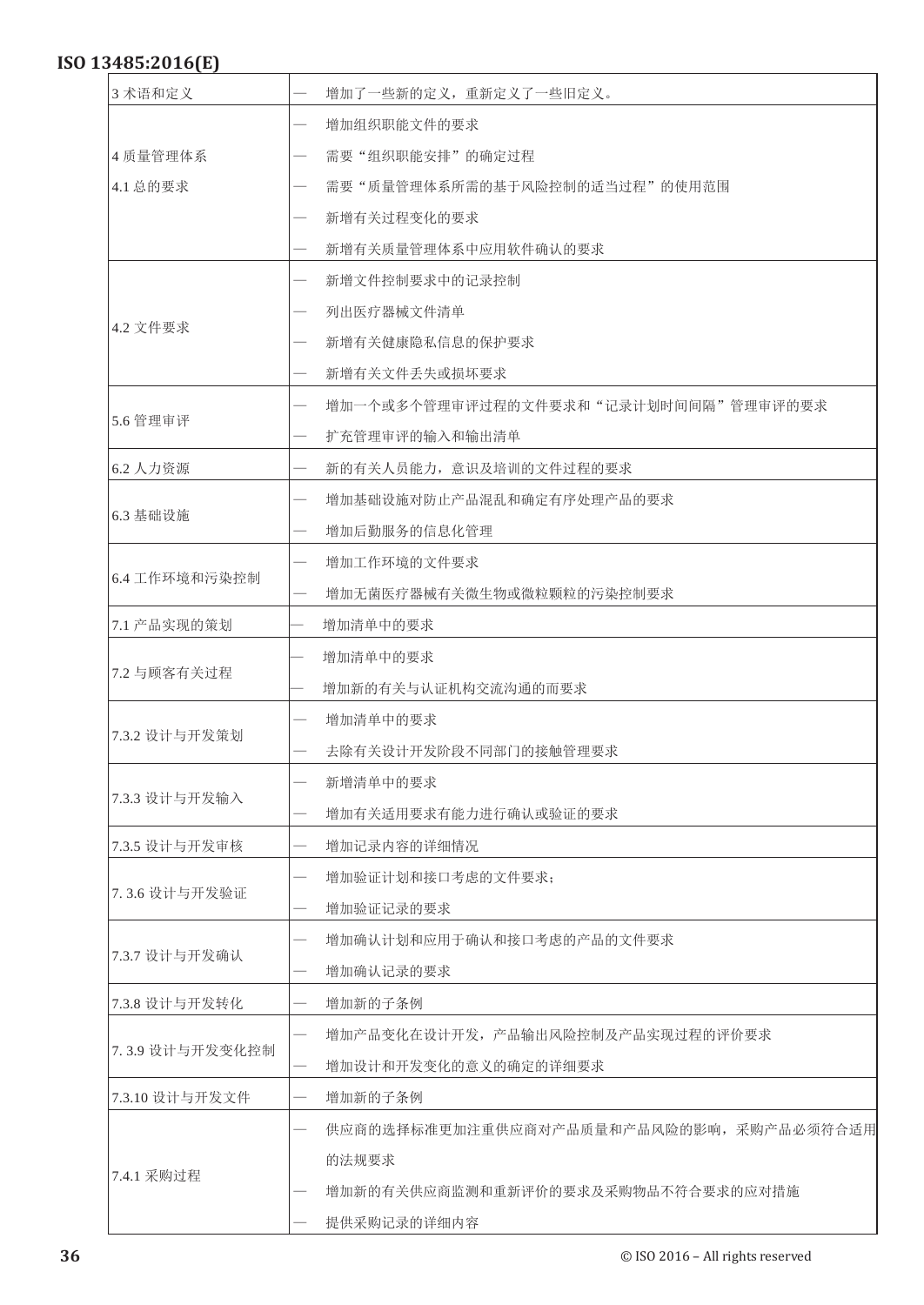| 7.4.2 采购信息       |                          | 增加新的要求,包括采购物品的更改通知              |
|------------------|--------------------------|---------------------------------|
| 7.4.3 采购物品的检验    |                          | 增加新的检验范围要求,组织发现采购物品发生变化的应对措施    |
| 7.5.1 生产和服务提供控制  |                          | 增加有关生产和服务提供控制的详细信息              |
| 7.5.2 产品清洁       |                          | 增加一项要求                          |
| 7.5.4 服务活动       |                          | 增加新的有关记录和服务活动的分析要求              |
|                  |                          | 增加了清单中的要求                       |
| 7.5.6 生产和服务提供确认过 | $\overline{\phantom{m}}$ | 增加有关需求的详细情况                     |
| 程                |                          | 有软件确认和该软件使用风险的特定方法              |
|                  |                          | 增加有关确认记录的要求                     |
| 7.5.7 灭菌和无菌屏障系统确 |                          |                                 |
| 认的特殊要求           |                          | 增加无菌屏障系统要求                      |
|                  |                          | 增加特殊器械识别要求                      |
| 7.5.8 识别         |                          | 增加有关产品识别和产品在生产过程的状态形成文件的过程的新的要求 |
| 7.5.11 产品防护      |                          | 增加如何完成保存的详细要求                   |
|                  |                          | 指出反馈应来自于生产和生产后行为                |
| 8.2.1 反馈         |                          | 增加在风险管理过程中进行反馈的要求               |
| 8.2.2 投诉处理       |                          | 增加新的子条例.                        |
| 8.2.3 监管机构报告     |                          | 增加新的子条例                         |
| 8.2.6 产品监视和测量    |                          | 增加测试设备的鉴定要求                     |
|                  |                          | 增加有关形成文件的控制类型详细要求               |
|                  |                          | 概况有关研究和决策的基本原理的要求               |
| 8.3 不合格产品的控制     |                          | 增加有关特许权的要求                      |
|                  |                          | 区分在交货前和交货后检测及重新检测发现不合格品的处理要求    |
|                  |                          | 增加有关忠告性通知的发布的记录的有关要求            |
|                  |                          | 增加包括方法确定, 统计技术和它们的扩展使用的要求       |
| 8.4 数据分析         |                          | 增加输入清单的详细要求                     |
|                  |                          | 增加有关纠正行为不会导致不良反应的验证要求           |
| 8.5.2 纠正行为       |                          | 增加及时采取纠正行为的要求                   |
| 8.5.3 预防措施       |                          | 增加有关预防措施不会导致不良反应的验证要求           |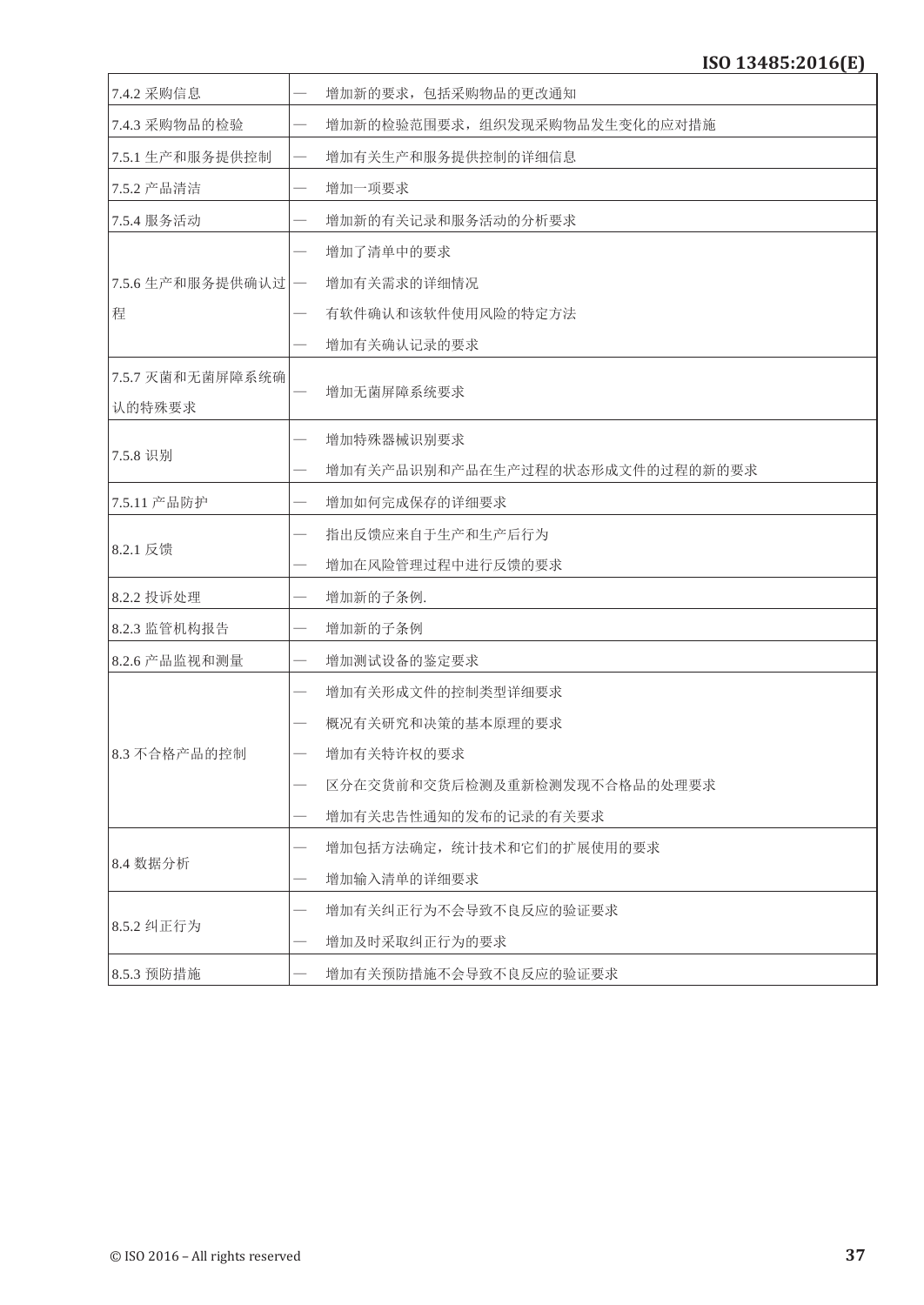# 附录 **B**

# (资料性附录)

# **ISO 13485:2016** 和 **ISO 9001:2015** 对应关系

# 表 **B.1 —ISO 13485:2016** 和 **ISO 9001:2015** 对应关系

| ISO 13485:2016 条款 | ISO 9001:2015 条款  |
|-------------------|-------------------|
| 1范围               | 1 范围              |
| 4.1.1 (无标题)       | 4.3 确认质量管理体系的范围   |
| 4 质量管理体系          | 4组织的背景            |
|                   | 4.1 理解组织及其背景      |
|                   | 4.2 理解利益相关方的需求与期望 |
|                   | 4.4 质量管理体系及其过程    |
| 4.1 总的要求          | 4.4 质量管理体系及其过程    |
|                   | 8.4 外部供应产品和服务的控制  |
| 4.2 文件要求          | 7.5 文件信息          |
| 4.2.1 总则          | 7.5.1 总则          |
| 4.2.2 质量手册        | 4.3 确定质量管理体系的范围   |
|                   | 4.4 质量管理体系及其过程    |
|                   | 7.5.1 总则          |
| 4.2.3 医疗器械文件      | 无等同条款             |
| 4.2.4 文件控制        | 7.5.2 创建和更新       |
|                   | 7.5.3 文件信息控制      |
| 4.2.5 记录控制        | 7.5.2 创建和更新       |
|                   | 7.5.3 文件信息控制      |
| 5 管理职责            | 5 领导              |
| 5.1 管理承诺          | 5.1 领导和承诺         |
|                   | 5.1.1 总则          |
| 5.2 以顾客为关注的焦点     | 5.1.2 以顾客为关注的焦点   |
| 5.3 质量方针          | 5.2 质量方针          |
|                   | 5.2.1 设置质量方针      |
|                   | 5.2.2 质量方针沟通      |
| 5.4 策划            | 6 质量管理体系策划        |
| 5.4.1 质量目标        | 6.2 质量目标及其实现策划    |
| 5.4.2 质量管理体系的策划   | 6质量管理体系策划         |
|                   | 6.1 应对风险和机遇的措施    |
|                   | 6.3 变更策划          |
| 5.5 职责, 权限和沟通     | 5 领导              |
| 5.5.1 职责和权限       | 5.3 组织角色、职责和权限    |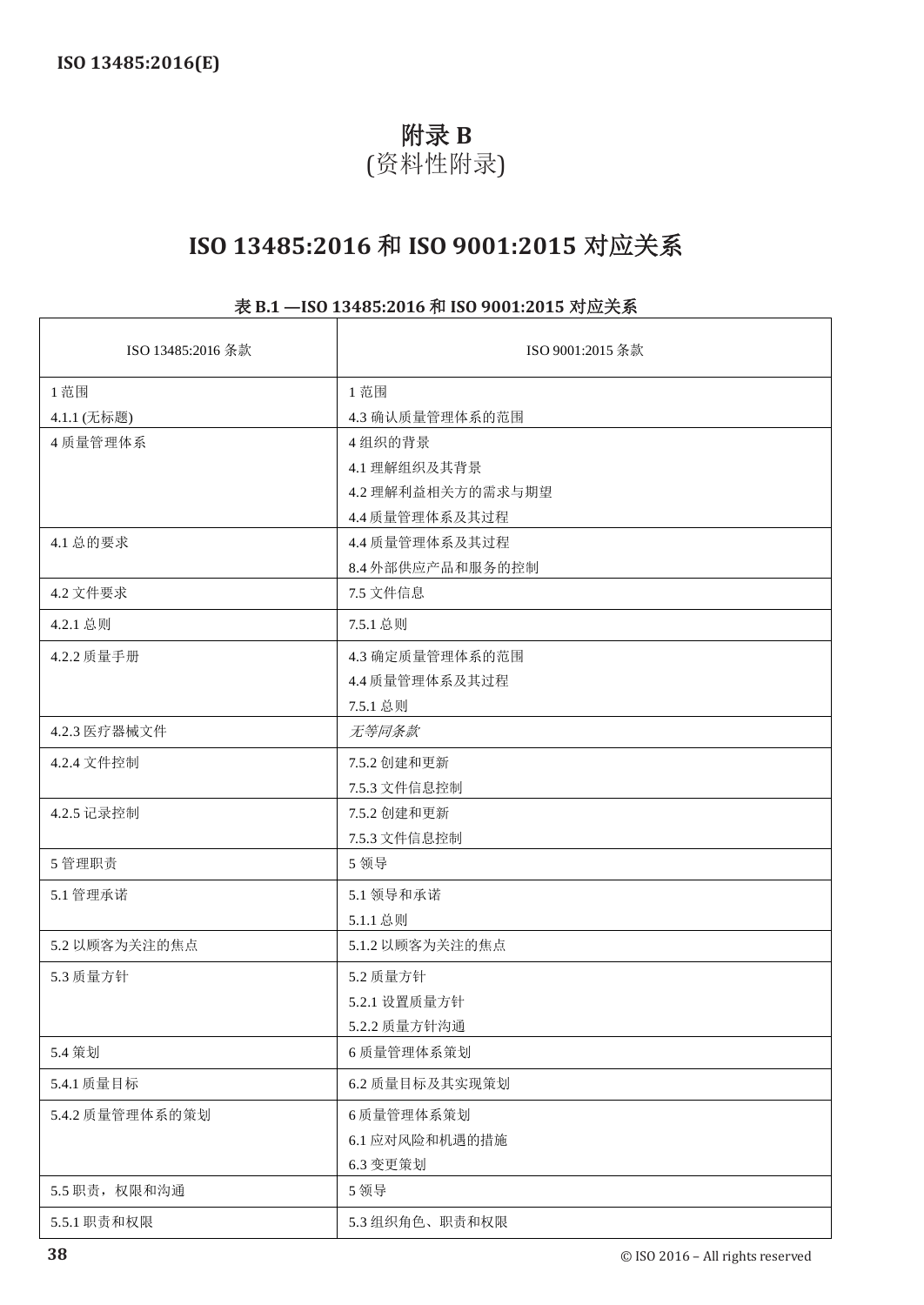| 5.5.2 管理者代表      | 5.3组织角色、职责和权限                |
|------------------|------------------------------|
| 5.5.3 内部沟通       | 7.4 沟通                       |
| 5.6 管理审评         | 9.3 管理审评                     |
| 5.6.1 总则         | 9.3.1 总则                     |
| 5.6.2 评审输入       | 9.3.2 评审输入                   |
| 5.6.3 评审输出       | 9.3.3 评审输出                   |
| 6 资源管理           | 7.1 资源                       |
| 6.1 资源提供         | 7.1.1 总则                     |
|                  | $7.1.2\;$ $\lambda$          |
| 6.2 人力资源         | 7.2 能力<br>7.3 意识             |
| 6.3 基础设施         | 7.1.3 基础设施                   |
| 6.4 工作环境和污染控制    | 7.1.4 过程作业环境                 |
| 7产品实现            | 8运作                          |
| 7.1 产品实现策划       | 8.1 运作策划和控制                  |
| 7.2 与顾客有关过程      | 8.2 产品和服务要求的确定               |
| 7.2.1 与产品有关要求的确定 | 8.2.2 与产品和服务有关要求的确定          |
| 7.2.2 与产品有关要求的评审 | 8.2.3 产品和服务有关要求的审评           |
|                  | 8.2.4 产品和服务有关要求的变化           |
| 7.2.3 顾客沟通       | 8.2.1 顾客沟通                   |
| 7.3 设计与开发        | 8.3 产品和服务的设计与开发              |
| 7.3.1 总则         | 8.3.1 总则                     |
| 7.3.2 设计和开发的策划   | 8.3.2 设计和开发的策划               |
| 7.3.3 设计和开发输入    | 8.3.3 设计和开发输入                |
| 7.3.4 设计和开发输出    | 8.3.5 设计和开发输出                |
| 7.3.5 设计和开发评审    | 8.3.4 设计和开发控制                |
| 7.3.6 设计和开发验证    | 8.3.4 设计和开发控制                |
| 7.3.7 设计开发确认     | 8.3.4 设计和开发控制                |
| 7.3.8 设计和开发转化    | 8.3.4 设计和开发控制                |
| 7.3.9 设计和开发更改控制  | 8.3.6 设计和开发变更                |
|                  | 8.5.6 变更控制                   |
| 7.3.10 设计和开发文件   | 7.5.3 文件信息控制                 |
| 7.4 采购           | 8.4 外部供应产品和服务的控制             |
| 7.4.1 采购过程       | 8.4 外部供应产品和服务的控制<br>8.4.1 总则 |
|                  | 8.4.2 外部供应控制类型和程度            |
| 7.4.2 采购信息       | 8.4.3 外部供应商的信息               |
| 7.4.3 采购产品的验证    | 8.4.2 外部供应控制类型和程度            |
|                  | 8.4.3 外部供应商的信息               |
|                  | 8.6 产品和服务实现                  |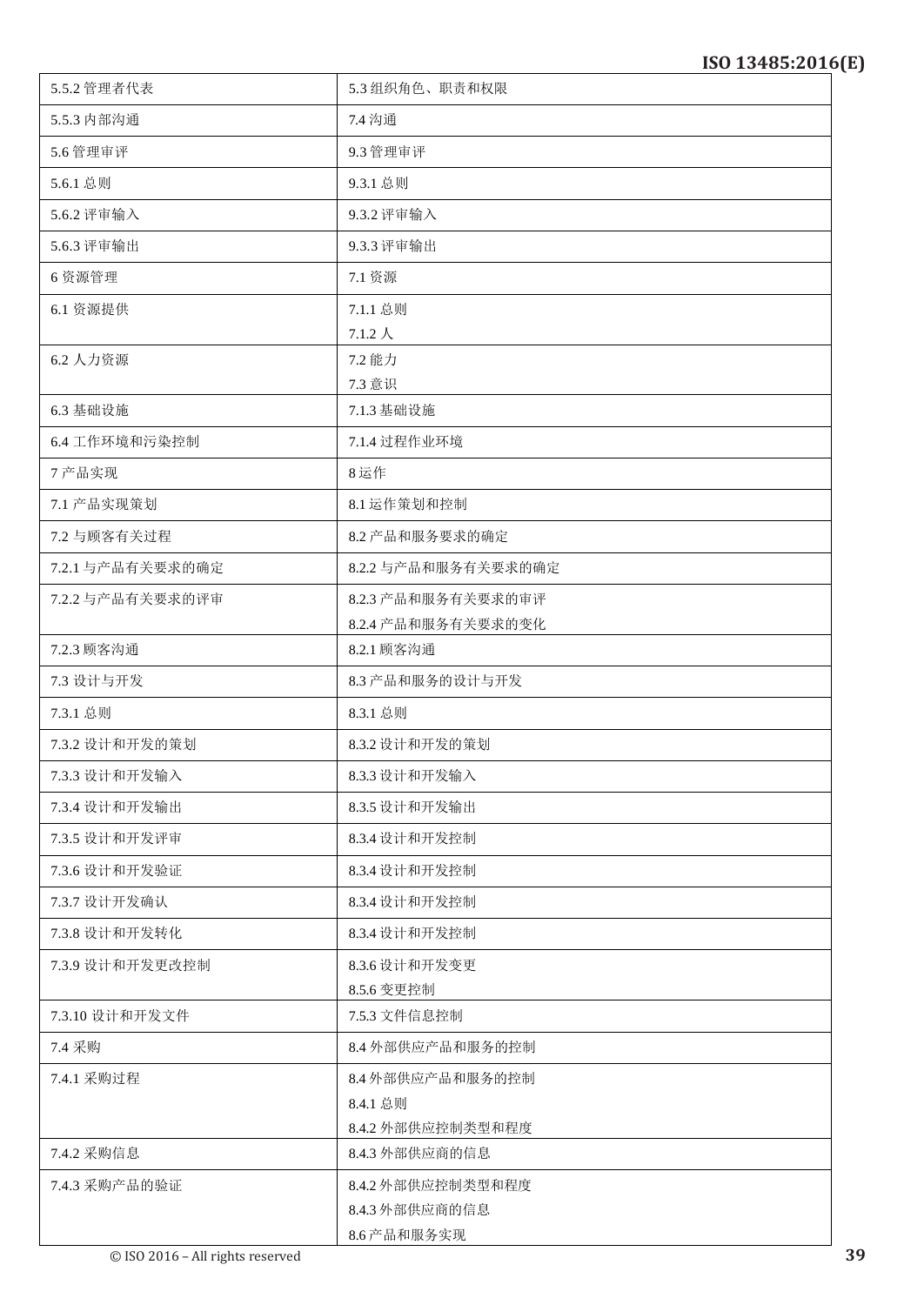| 7.5 产品和服务提供                  | 8.5 产品和服务的放行         |
|------------------------------|----------------------|
| 7.5.1 产品和服务提供控制              | 8.5.1 产品和服务提供控制      |
| 7.5.2 产品清洁                   | 无等同条款                |
| 7.5.3 安装活动                   | 无等同条款                |
| 7.5.4 服务活动                   | 无等同条款                |
| 7.5.5 无菌产品特殊要求               | 无等同条款                |
| 7.5.6 产品和服务提供验证过程            | 8.5.1 产品和服务提供控制      |
| 7.5.7 灭菌和无菌屏障系统验证过程的特殊要<br>求 | 无等同条款                |
| 7.5.8 识别                     | 8.5.2 识别和可追溯性        |
| 7.5.9 可追溯性                   | 8.5.2 识别和可追溯性        |
| 7.5.10 顾客财产                  | 8.5.3 属于顾客或外部供应商的财产  |
| 7.5.11 产品防护                  | 8.5.4 防护             |
| 7.6 监视和测量装置的控制               | 7.1.5 监视和测试资源        |
| 8 测量、分析和改进                   | 9绩效评价                |
|                              | 9.1 监视、测量、分析和评价      |
| 8.1 总则                       | 9.1.1 总则             |
| 8.2 监视和测量                    | 9.1 监视、测量、分析和评价      |
| 8.2.1 反馈                     | 8.5.5 交付后活动          |
|                              | 9.1.2 顾客满意           |
| 8.2.2 投诉处理                   | 9.1.2 顾客满意           |
| 8.2.3 向监管机构报告                | 8.5.5 交付后活动          |
| 8.2.4 内部审核                   | 9.2 内部审核             |
| 8.2.5 监视和测量的过程               | 9.1.1 总则             |
| 8.2.6 产品的监视和测量               | 8.6 产品和服务实现          |
| 8.3 不合格品的控制                  | 8.7 不合格过程输出、产品和服务的控制 |
| 8.3.1 总则                     | 10.2 不合格和纠正措施        |
| 8.3.2 交货前发现不合格品的应对措施         | 8.7 不合格过程输出、产品和服务的控制 |
| 8.3.3 交货后发现不合格品的应对措施         | 8.7 不合格过程输出、产品和服务的控制 |
| 8.4 数据分析                     | 9.1.3 分析和评价          |
| 8.5 改进                       | 10 改进                |
| 8.5.1 总则                     | 10.1 总则              |
|                              | 10.3 持续改进            |
| 8.5.2 纠正措施                   | 10.2 不合格和纠正措施        |
| 8.5.3 预防措施                   | 0.3.3 基于风险的考虑        |
|                              | 6.1 应对风险和机遇的措施       |
|                              | 10.1 总则              |
|                              | 10.3 持续改进            |